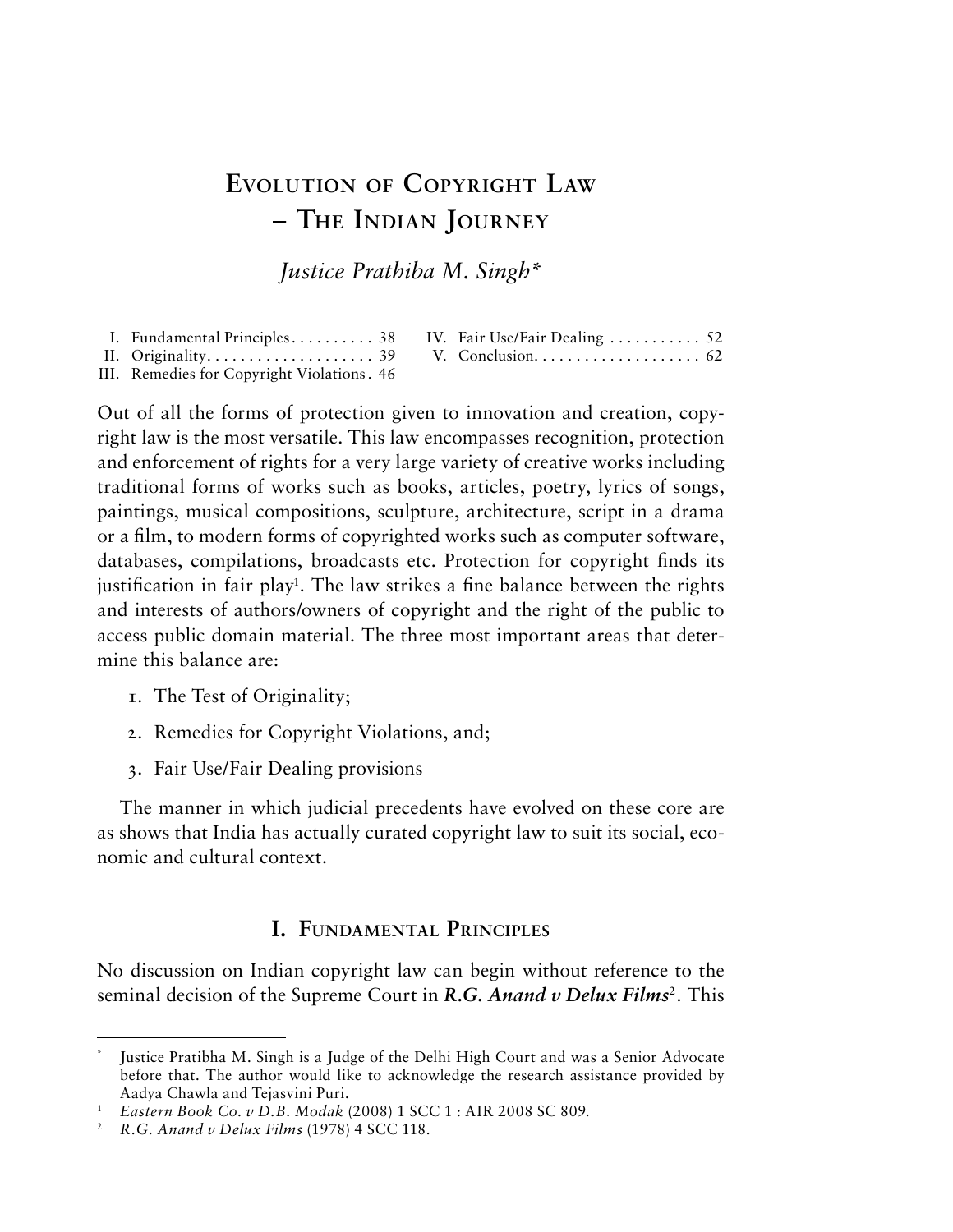case lays down the basic principles of the idea-expression dichotomy – that copyright exists not in an idea but only its expression. While dealing with an adaptation of the play 'Hum Hindustani' the Supreme Court held that there cannot be copyright in an idea, subject-matter, themes, plots or historical or legendary facts and violation of the copyright in such cases is confined to the form, manner and arrangement and expression of the idea by the author of the copyrighted work. The Court was interpreting the Copyright, Patents and Designs Act of 1911. The Court also observed on the test for infringement –

*"One of the surest and the safest test to determine whether or not there has been a violation of copyright is to see if the reader, spectator or the viewer after having read or seen both the works is clearly of the opinion and gets an unmistakable impression that the subsequent work appears to be a copy of the original."*

Thus, the Supreme Court paved the way for development of copyright law, by laying down fundamental principles in clear terms.

The law of copyright has evolved over the years to extend to not only original works but also to derivative works such as cinematograph films and sound recordings that are recognized for their commercial value. These are works which are an amalgam of various original works. The classification under the Copyright Act, between original works and derivative works, is of significance as the copyright industry expands into unknown terrain.

#### **II. Originality**

There are two categories of works that qualify for copyright protection – Original works and Derivative works. For the former category of works, copyright protection is not in doubt. In the latter category, since derivative works such as databases, compilations etc., are based on primary works the question of originality is trickier. Case law on copyright recognizes the rights of compilers who use mental labour and capital to modify an existing work or create a new compilation. In *Gopal Das v Jagannath*<sup>3</sup>*,* the Allahabad High Court considered two books written on the same theme and held that a compiler of a work which does not have absolute originality would be entitled to use the works forming part of the compilation, if he expends sufficient labour and subjects the same to revision and correction, so as to produce

<sup>3</sup> *Gopal Das v Jagannath Prasad* 1938 SCC OnLine All 287 : AIR 1938 All 266.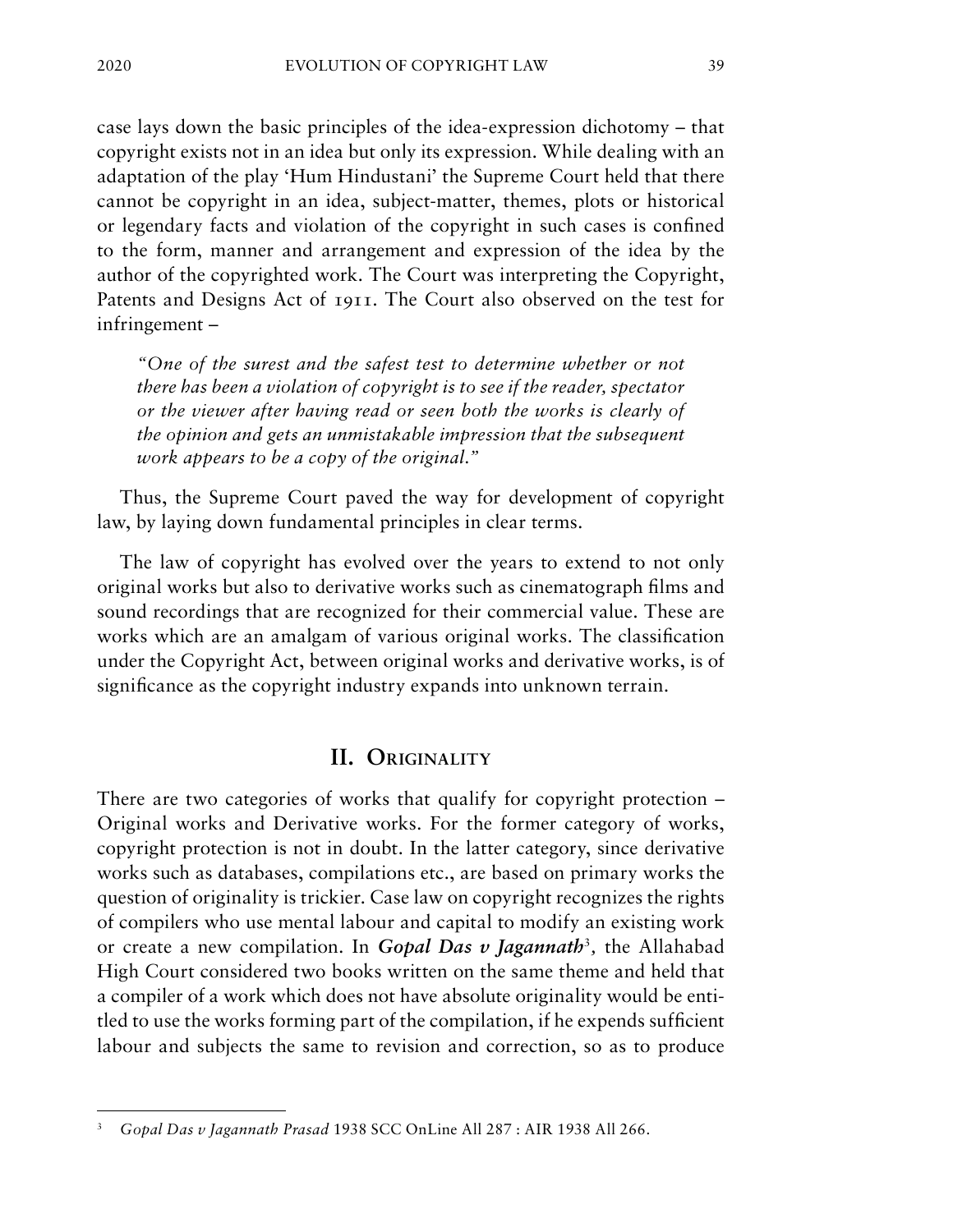an original result. Similarly, in *V. Govindan*4, the Madras High Court held that the amount of originality required in case of a compilation is not very high and even a 'small' amount of originality is entitled to protection. If sufficient skill, labour and brain has been expended, the test of originality would be satisfied.<sup>5</sup> In *Cunniah v Balraj*<sup>6</sup>, which dealt with a painting, the Court held that the changes introduced by the Defendant did not satisfy the test of originality to render the Defendant's work an independent work, thus the Plaintiff's prayer for injunction was granted.

In *Agarwala Publishing House*<sup>7</sup> , the Allahabad High Court held that examination papers are original literary works as the preparation of such papers required selection, judgment and experience, and the author was expected to employ sufficient labour and skill. In *Rupendra Kashyap<sup>8</sup>*, the Delhi High Court took a similar view and held that question papers would constitute original literary works being the product of the labour and skill of the author.

The test of originality that was followed in the above cases was in line with the English judgments of *Ladbroke v Hill<sup>9</sup>* and *University of London Press*10, which laid down the '*sweat of the brow'* doctrine as the standard for originality. In *Rai Toys Industries*<sup>11</sup> like in *Ladbroke v Hill*12, the High Court of Delhi recognized the skill and labour employed in creation of a Tambola ticket compilation. The Court held that a compilation of Tambola tickets was original enough for being protected as an original literary work. In the Court's opinion, the arrangement of numbers in tickets is the individual work of the person who prepares it, it bears his individuality and long hours of labour.

In *Burlington Home Shopping*<sup>13</sup>*,* which was one of the first cases on database protection in India, the Plaintiff who was running a home shopping

<sup>4</sup> *V. Govindan v E.M. Gopalakrishna Kone* 1954 SCC OnLine Mad 368 : AIR 1955 Mad 391.

 $5$  ibid [8].

<sup>6</sup> *C. Cunniah and Co. v Balraj and Co.* 1959 SCC OnLine Mad 15 : AIR 1961 Mad 111.

<sup>7</sup> *Agarwala Publishing House v Board of High School and Intermediate Education U.P.*  1966 SCC OnLine ALL 124 : AIR 1967 All 91.

<sup>8</sup> *Rupendra Kashyap v Jiwan Publishing House* 1996 SCC OnLine Del 466 : (1996) 16 PTC 439.

<sup>9</sup> *Ladbroke (Football) Ltd. v William Hill (Football) Ltd.* (1964) 1 WLR 273 : (1964) 1 All ER 465.

<sup>&</sup>lt;sup>10</sup> *University of London Press Ltd. v University Tutorial Press Ltd.* [1916] 2 Ch 601.

<sup>11</sup> *Rai Toys Industries v Munir Printing Press* 1982 PTC 85.

<sup>12</sup> *Ladbroke* (n 9).

<sup>13</sup> *Burlington Home Shopping (P) Ltd. v Rajnish Chibber* 1995 SCC OnLine Del 746 : (1995) 15 PTC 278.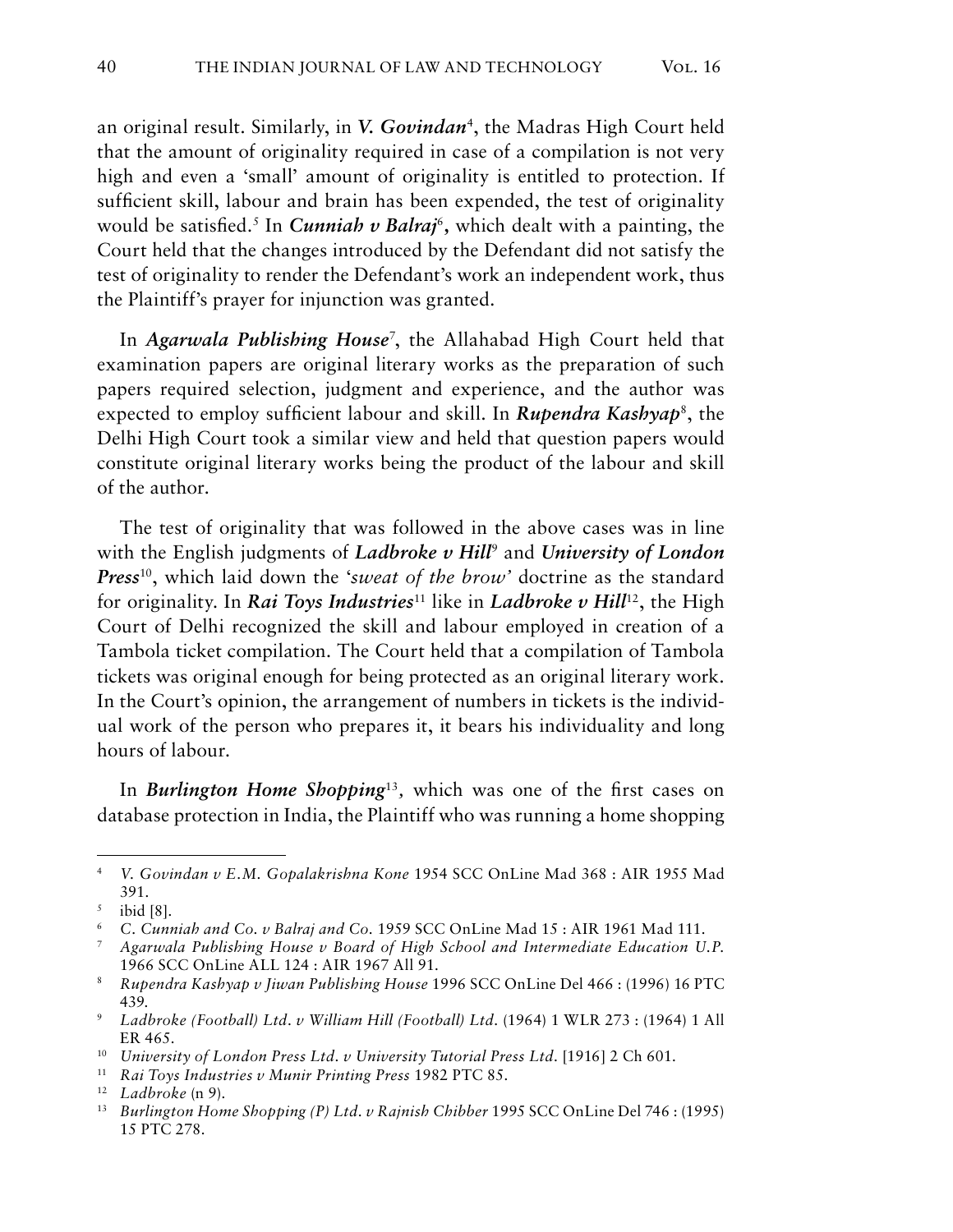catalogue business, claimed rights in the database of its customers. An ex-employee who had copied the database was sued for infringement of copyright and the defence taken was that the compilation of addresses did not have sufficient originality to be protected under copyright law as a literary work. The Court however applied the '*sweat of the brow*' doctrine and held that a compilation of addresses, which was developed by devoting sufficient time, labour and skill would be an original literary work, even though it may have been derived from common sources such as telephone directories and other public sources.

The judgment of the Supreme Court in *Eastern Book Co. v D.B. Modak*<sup>14</sup> (hereinafter, 'EBC'), however marked a pivotal moment in the course of Indian copyright law. The Court was considering the question as to whether law journals which published the judgments of the Supreme Court with some copy-editing inputs were original literary works, entitled to copyright protection. The Court first upheld the finding of the High Court that publishers of 'Supreme Court Cases (SCC)' are not the authors of judgments of the Supreme Court. It held that judgments are works in public domain in view of Section 2(k). The Court highlighted the distinction between original works also termed as primary works and derivative works also termed as secondary works. It reviewed the test of originality as applicable to derivative works, as laid down in *Ladbroke v Hill*<sup>15</sup> and *University of London Press*<sup>16</sup> judgments, and contrasted the same with the position in the U.S., as laid down in *Feist Publications*<sup>17</sup> and *Matthew Bender*18. In the former, the test was one of capital and labour i.e. the *'sweat of the brow'* and in the latter, the U.S. courts had laid down the test of *'modicum of creativity'* as being an essential condition for originality. The Supreme Court, after reviewing the varied approaches in different jurisdictions, finally followed the approach of the Supreme Court of Canada in *CCH Canadian Ltd.*<sup>19</sup>**.** The Court held:

"*38.* It is the admitted position that the reports in the Supreme Court Cases (SCC) of the judgments of the Supreme Court is a derivative work in public domain*. By virtue of Section 52(1) of the Act, it is expressly provided that certain acts enumerated therein shall not constitute an infringement of copyright. Sub-clause (iv) of Clause (q) of* 

<sup>14</sup> (2008) 1 SCC 1 : AIR 2008 SC 809.

<sup>15</sup> *Ladbroke* (n 9).

<sup>16</sup> *University of London* (n 10).

<sup>17</sup> *Feist Publications Inc. v Rural Telephone Service Co.* 1991 SCC OnLine US SC 46 : 113 L Ed 2d 358 : 499 US 340 (1991).

<sup>&</sup>lt;sup>18</sup> Matthew Bender & Co. v West Publishing Co. 158 F 3d 674 (2nd Cir 1998).

<sup>19</sup> *CCH Canadian Ltd. v Law Society of Upper Canada* 2004 SCC 13 : 2004 SCC OnLine Can SC 13 : (2004) 1 SCR 339 (Canada).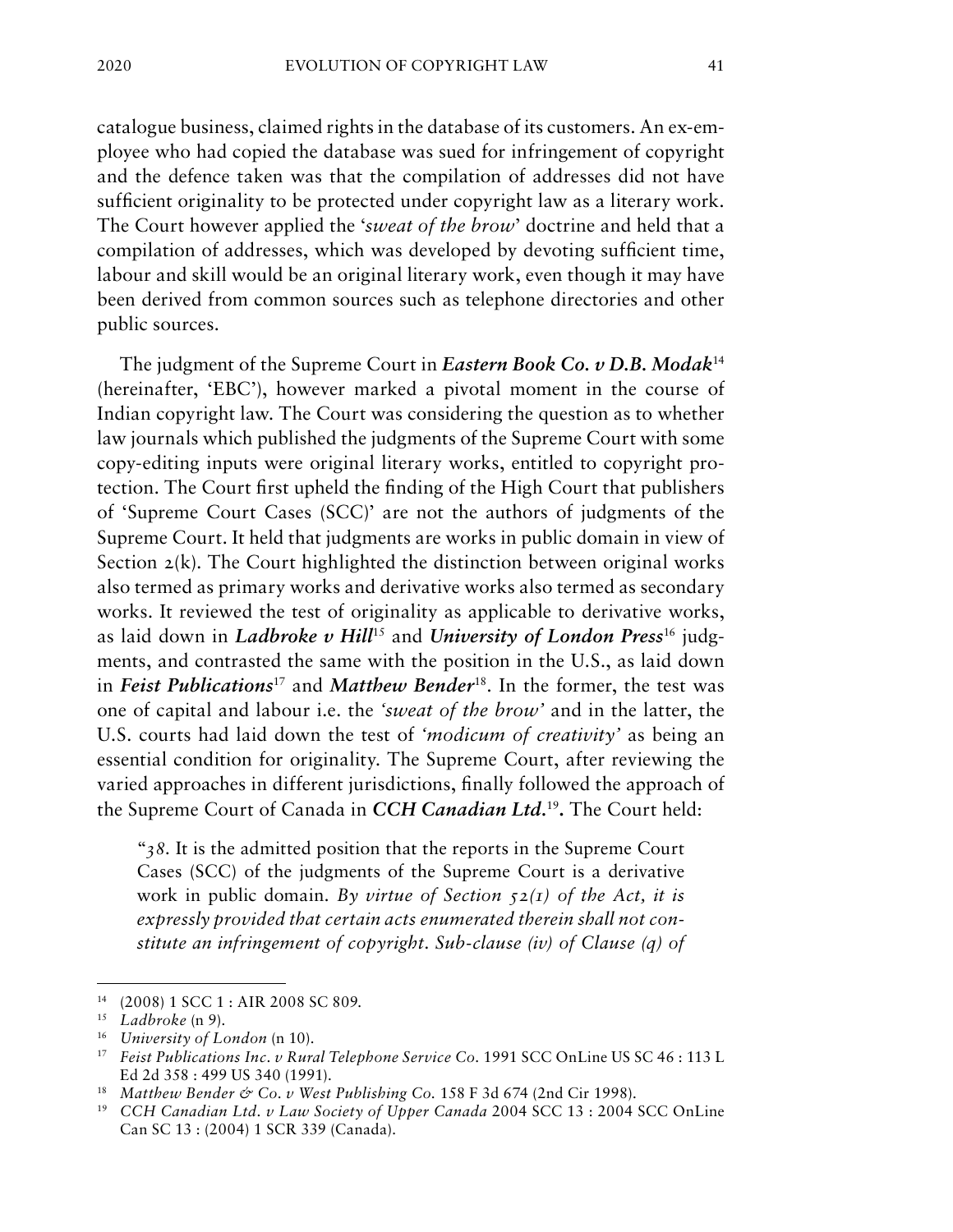*Section 52(1) excludes the reproduction or publication of any judgment or order of a Court, Tribunal or other judicial authority, unless the reproduction or publication of such judgment or order is prohibited by the Court, the Tribunal or ocher judicial authority from copyright.* The judicial pronouncements of the Supreme Court would be in the public domain and its reproduction or publication would not infringe the copyright*. That being the position, the* copy-edited judgments would not satisfy the copyright merely by establishing amount of skill, labour and capital put in the inputs of the copy-edited judgments and the original or innovative thoughts for the creativity are completely excluded. Accordingly, original or innovative thoughts are necessary to establish copyright in the author's work. *The principle where there is common source the person relying on it must prove that he actually went to the common source from where he borrowed the material, employing his own skill, labour and brain and he did not copy, would not apply to the judgments of the courts because there is no copyright in the judgments of the court, unless so made by the court itself.* To secure a copyright for the judgments delivered by the court, it is necessary that the labour, skill and capital invested should be sufficient to communicate or impart to the judgment printed in SCC some quality or character which the original judgment does not possess and which differentiates the original judgment from the printed one. *The Copyright Act is not concerned with the original idea but with the expression of thought. Copyright has nothing to do with originality or literary merit. Copyrighted material is that what*  is created by the author by his own skill, labour and investment of *capital, maybe it is a derivative work which gives a flavour of creativity. The copyright work which comes into being should be original in the sense that by virtue of selection, co-ordination or arrangement of pre-existing data contained in the work, a work somewhat different in character is produced by the author. On the face of the provisions of the Indian Copyright Act, 1957, we think that the principle laid down by the Canadian Court would be applicable in copyright of the judgments of the Supreme Court.* We make it clear that the decision of ours would be confined to the judgments of the courts which are in the public domain *as by virtue of Section 52 of the Act there claim copyright in a compilation, the author must produce the material with exercise of his skill and judgment which may not be creativity in the sense that it is novel or non-obvious, but at the same time it is not a product of merely labour and capital.* The derivative work produced by the author must have some distinguishable features and flavour to raw text of the judgments delivered by the court. The trivial variation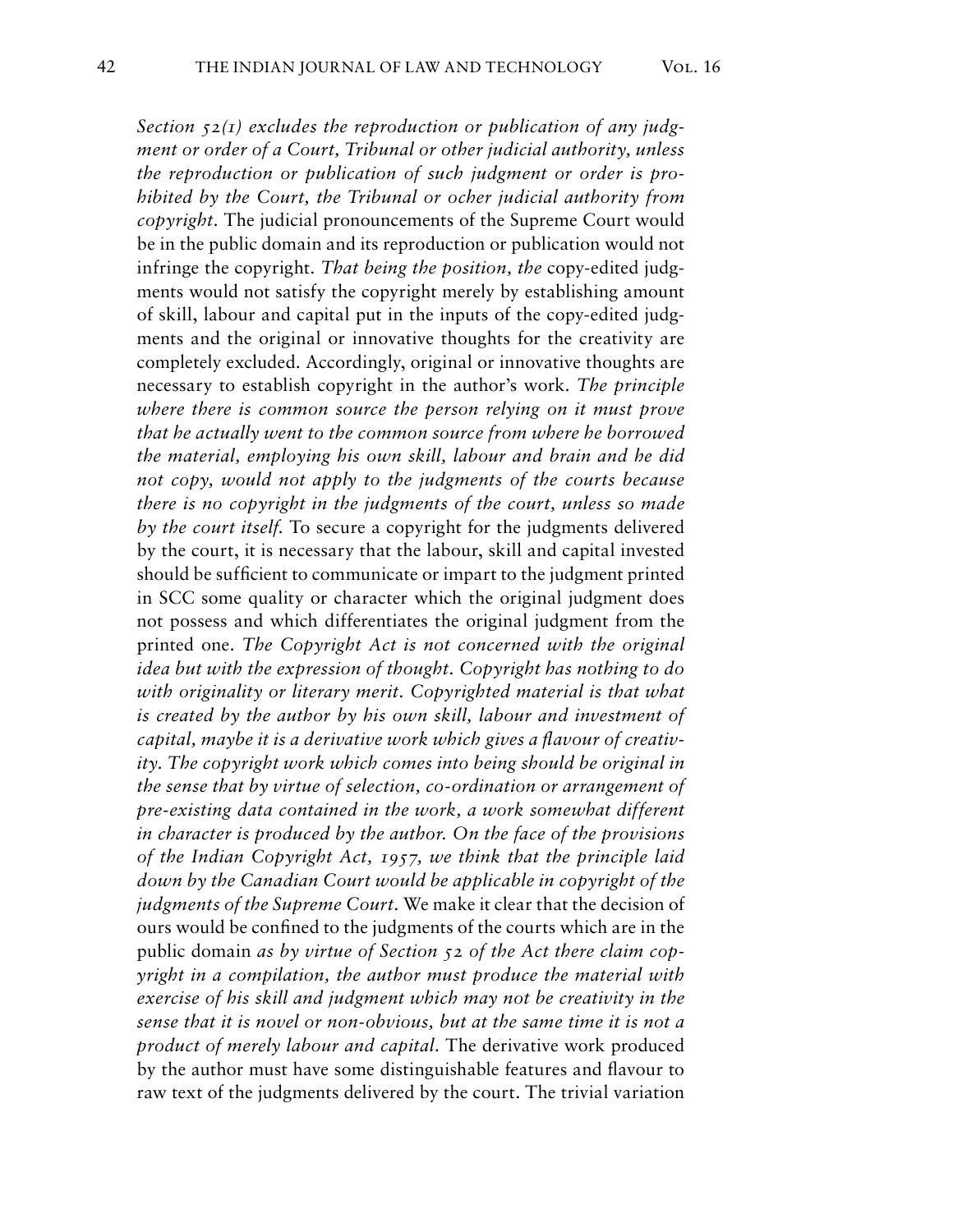or inputs put in the judgment would not satisfy the test of copyright of an author*"*

In the context of copy-edited judgments, the Court held that since judgments were themselves in public domain, the reproduction or publication of the same would not infringe copyright. To claim protection as a derivative work, the variation made by law journals had to be substantive, which would not be permissible, as editing of judgments is not allowed. The Court held that the copy-edited text of the judgments would not be original works as there was no substantive difference between the raw text and the copy-edited text of the judgments. The clear finding was that mere *'sweat of the brow'* i.e. capital and labour would not be sufficient for claiming copyright in derivative works. Exercise of skill and judgment was needed for gaining protection which the copy-edited text did not satisfy. The various inputs which may have been provided by the law journal were merely of labour and capital and not exercise of skill and judgment. The Court did not disturb the position that head notes and short notes would be original literary works. In the copy-edited text, some inputs such as para-numbering, comments such as 'concurring' etc. were protected. Thus, with the *EBC*<sup>20</sup> judgment, India changed the course of the test for originality required for claiming copyright in derivative works. A mere machine created compilation would thus not be entitled to copyright under Indian law.

The post *EBC*<sup>21</sup> era, saw several judgments emanating from various High Courts. In *Reckeweg v Adven*<sup>22</sup> the question before the Delhi High Court was whether the sequencing of medicines, description, formulation and literature of the Plaintiff's homeopathic medicines qualified for copyright protection. The Court applied the *EBC*23 standard and held that mere skill, effort or industry does not result in a copyrightable work. There ought to be some intellectual effort to create a work of a different character. Thus, the Court held that the sequencing of medicines would not be copyrightable. Even the literature consisting of the series and curative elements would not be copyrightable. It held that the findings in *Reckeweg v Sharma*<sup>24</sup> being of an interim nature would not be binding. In *Mattel v Jayant Agarwalla*<sup>25</sup>**,** 

<sup>20</sup> *Eastern* (n 14).

<sup>21</sup> ibid.

<sup>&</sup>lt;sup>22</sup> *Reckeweg and Co. Gmbh v Adven Biotech (P) Ltd.* (2008) 38 PTC 308.

<sup>23</sup> *Eastern* (n 14).

<sup>24</sup> *Dr. Reckeweg & Co. Gmbh v S.M. Sharma* 2006 SCC OnLine Del 436 : (2006) 130 DLT 16.

<sup>25</sup> *Mattel Inc. v Jayant Agarwalla* 2008 SCC OnLine Del 1059 : (2008) 38 PTC 416.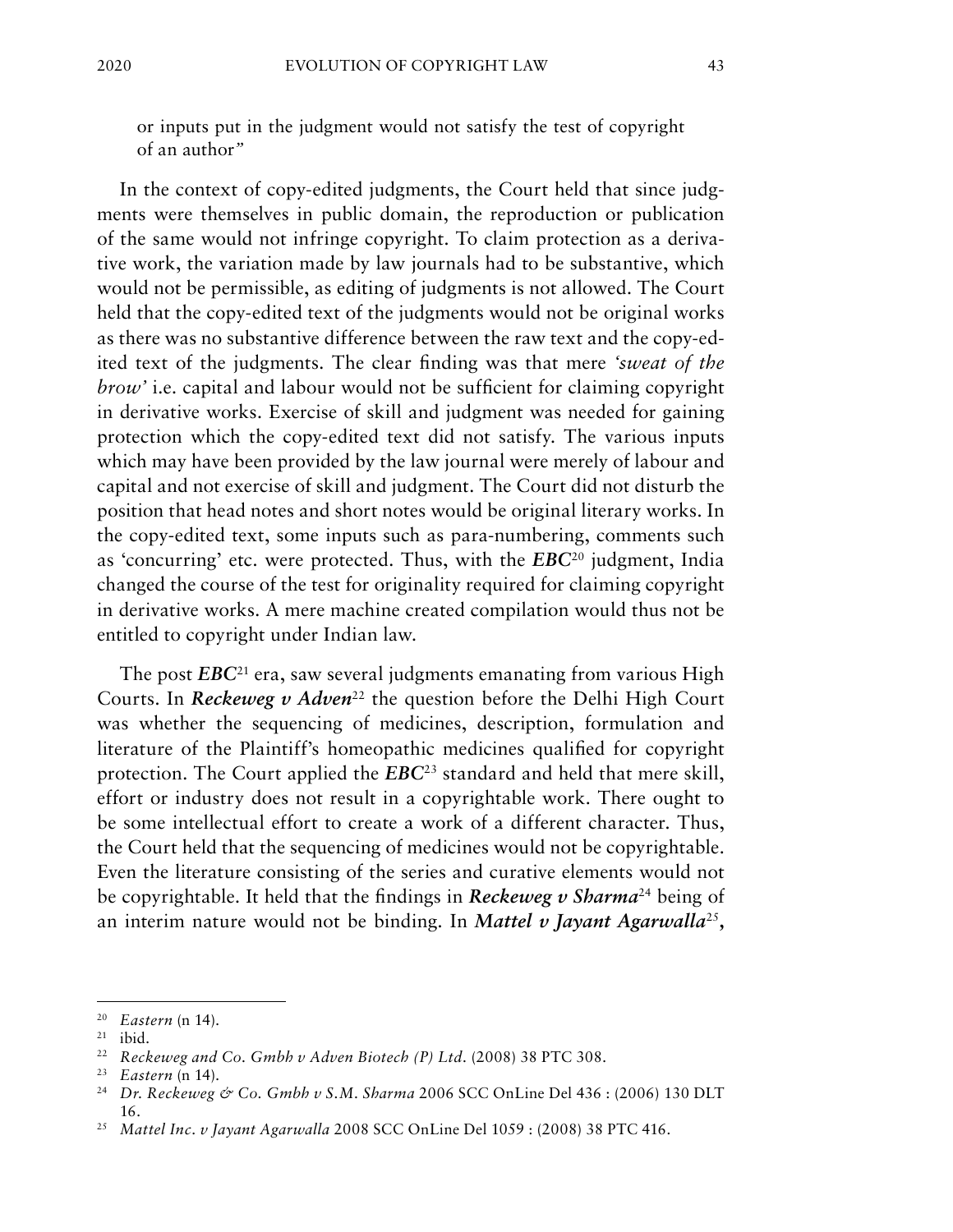the Delhi High Court held that the Scrabble game did not measure up to the originality standard required by *EBC*<sup>26</sup>**.**

In *University of Oxford v Narendra Publishing House*27 and *University of Cambridge v B.D. Bhandari*<sup>28</sup>*,* the question was whether the questions at the end of each chapter, in Mathematics and English textbooks, were original enough to entitle them for copyright protection. The Single Judge in the *Oxford v Narendra Publishing House*<sup>29</sup> case held that questions in Mathematics did not meet the originality standard of *EBC*<sup>30</sup>**.** However, the Division Bench reversed the said finding and held that the required skill, judgment and labour test was satisfied for framing of Mathematics questions. This judgment is also significant in the context of fair use/fair dealing, which would be discussed later.

In *Servewell Products*<sup>31</sup> the Court held that the tray-designs of the Plaintiff did not result in a copyrightable artistic work.

DNA sequences in hybrid seeds, did not qualify as original literary works as per *Emergent Genetics*. 32 According to the Court, since the DNA sequence in a seed was merely extrapolated from nature, there was no creativity and hence the sequence did not have originality to attract copyright protection.<sup>33</sup>

In *Akuate Internet Services*<sup>34</sup>, the Delhi High Court was dealing with information/facts from cricket matches, for example, cricket scores etc, which the Court held to be 'public domain information', lacking originality. In *Tech Plus Media*35, *Navigators Logistics*<sup>36</sup> and *Satish Kumar*37, customer databases were held by the Delhi High Court to not satisfy the originality standard of *EBC*<sup>38</sup> and hence not entitled to protection. In *Dart Industries*39,

<sup>26</sup> *Eastern* (n 14).

<sup>27</sup> *University of Oxford v Narendra Publishing House* 2008 SCC OnLine Del 1058 : (2008) 38 PTC 385.

<sup>28</sup> *University of Cambridge v B.D. Bhandari* 2011 SCC OnLine Del 3215 : (2011) 47 PTC 244.

<sup>29</sup> *Oxford* (n 27).

<sup>30</sup> *Eastern* (n 14).

<sup>31</sup> *Servewell Products (P) Ltd. v Dolphin* 2010 SCC OnLine 1456 : ( 2010) 43 PTC 507.

<sup>32</sup> *Emergent Genetics India (P) Ltd. v Shailendra Shivam* 2011 SCC OnLine Del 3188 : (2011) 47 PTC 494.

<sup>33</sup> ibid [28].

<sup>34</sup> *Akuate Internet Services (P) Ltd. v Star India (P) Ltd.* 2013 SCC OnLine Del 3344.

<sup>35</sup> *Tech Plus Media (P) Ltd. v Jyoti Janda* 2014 SCC OnLine Del 1819 : (2014) 60 PTC 121.

<sup>36</sup> *Navigators Logistics Ltd. v Kashif Qureshi* 2018 SCC OnLine 11321 : (2018) 76 PTC 564.

<sup>37</sup> *Satish Kumar v Khushboo Singh* 2019 SCC OnLine US SC 10671.

<sup>38</sup> *Eastern* (n 14).

<sup>39</sup> *DART Industries Inc. v Techno Plast* 2016 SCC OnLine US SC 4016 : 2016 (67) PTC 457 (Del).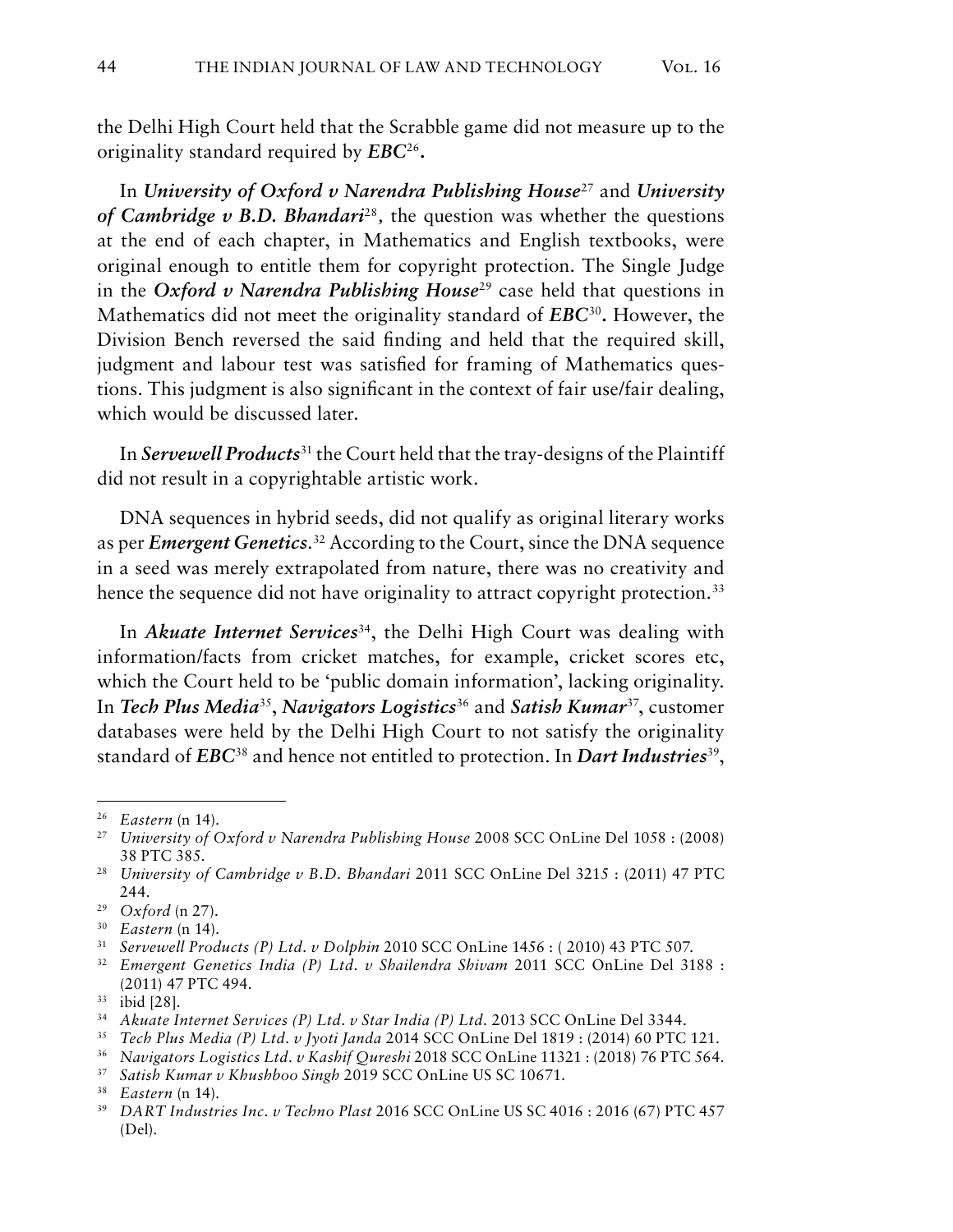the drawings of Tupperware products were again held to be not entitled to copyright protection. In *Ravinder Singh v Evergreen*<sup>40</sup> however, where the Defendant's guidebooks were a mere reproduction of the question papers, the Delhi High Court upheld the claim for copyright.

Works which are capable of protection under copyright include both Original works *per se* and Derivative works. A review of case law in India shows that in the case of derivative works in view of the principles laid down in *EBC*41, some amount of skill and judgment is required to satisfy the test of originality. Mere compilations have been refused protection. The amount and value of corrections and improvements as also independent skill and labour have to be judged – so as to make the creator of the derivative work the author of it. In the U.S., exercise of more skill and judgement is needed. However, as per Indian law, little bit of skill, labour and capital is sufficient for a copyright in a derivative work. Though the literary merit need not be gone into, the exercise of skill and judgment ought not to be trivial. The quality and character of the derivative work ought to be distinct from the original work. The selection, co-ordination or arrangement of pre-existing data also ought to have a different character.

This discussion is of great importance currently in the context of the value that is being attached to data, and innovation based on data. In the near future, substantial creativity and innovation will be based upon data analysis and application. Whether such compilations of data *per se* would be entitled to copyright protection is a significant issue. Aggregation of data with employment of skill and judgment in a manner so as to make the data useful and implementable in varying applications and industries would involve enormous effort. A combination of such skill, effort and labour with an exercise of judgment to utilise the data for practical application in specific industries ought to satisfy the test of derivative works as laid down in *EBC*42. Any reports, analysis based on such data would be treated as original works.

In so far as completely original works are concerned, since they are *per se*  original, the question of testing them on any such parameters would not arise. It is only in the context of 'derivative works' or 'transformed works' such as compilations, databases etc., which are derived from common sources, that the question of originality as laid down in *EBC*<sup>43</sup> needs to be applied. If an author creates a completely new work, irrespective of how impressive,

<sup>40</sup> *Ravinder Singh & Sons v Evergreen Publications (India) Ltd.* FAO 235 of 2017, decided on 10th January, 2018.

<sup>41</sup> *Eastern* (n 14).

<sup>42</sup> ibid.

<sup>43</sup> ibid.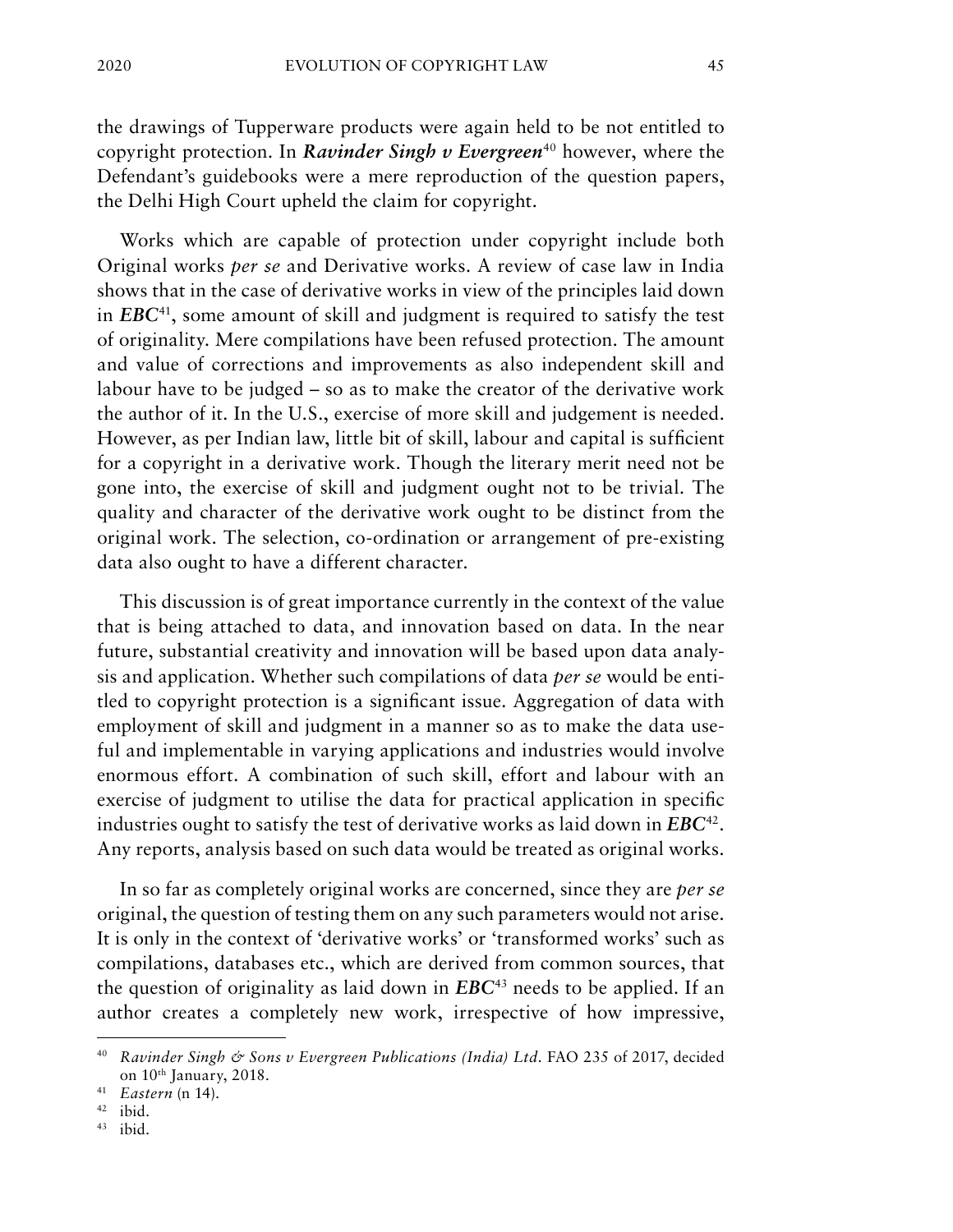aesthetic or creative it may or may not be, such a work is entitled to copyright protection. Thus, the drawing of a simple cartoon or a painting or a simple amalgam of colours, a small poem irrespective of the quality and creativity is entitled to copyright protection.

#### **III. Remedies for Copyright Violations**

The Copyright Act, 1957 confers exclusive rights to copyright owners under Section 14 of the Act. Broadly, in case of original works, the exclusive rights which a copyright owner enjoys includes the right to reproduce the work, issue copies of the work, perform the work in public, communicate the work to the public, make translations or adaptations of the work etc. There are some specific rights given in the case of computer programmes, such as rental rights. In the case of artistic works, copyright owners have the right to convert two-dimensional works into three-dimensional works and *vice versa*. In the case of other works, such as cinematograph films and sound recordings, the storing of these works is the exclusive right of the owner. In the case of a cinematograph film, even the right to make a photograph of any image of the film vests with the owner. Rental rights of these works also vest with the owner. Though the statute was enacted in 1957, it has thereafter been amended substantially in 1983, 1984, 1994 and 2012.

The definition of *"communication to the public"* under Section 2(ff) is wide. It includes any means, other than by issuing physical copies, by which the copyrighted work is made available for being seen, heard or otherwise enjoyed by the public. If any person does anything, the exclusive right for which vests with the owner, or permits any place to be used for communication of the work for profit, the same would constitute infringement of copyright under Section 51. This would include making for sale, hiring, selling, displaying, giving out on rental, distributing for commercial purposes, exhibiting for commercial purposes or importing for commercial purposes any infringing copy of the work. "Infringing copy" is defined in Section 2(m) and would include any unauthorized copy of the work. Thus, copyright owners' rights are broad and all encompassing.

The beauty of the Copyright statute lies in the fact that the terminology used is so wide so as to include all forms of dissemination. The term *"communication to the public"* is so wide that it, in fact, covers every form of dissemination or making of a copy, whether it be a hard copy on paper or soft copy on a USB stick/computer/hard drive/phone etc. Growth in digital technology has led to newer methods of infringing copyright but the statute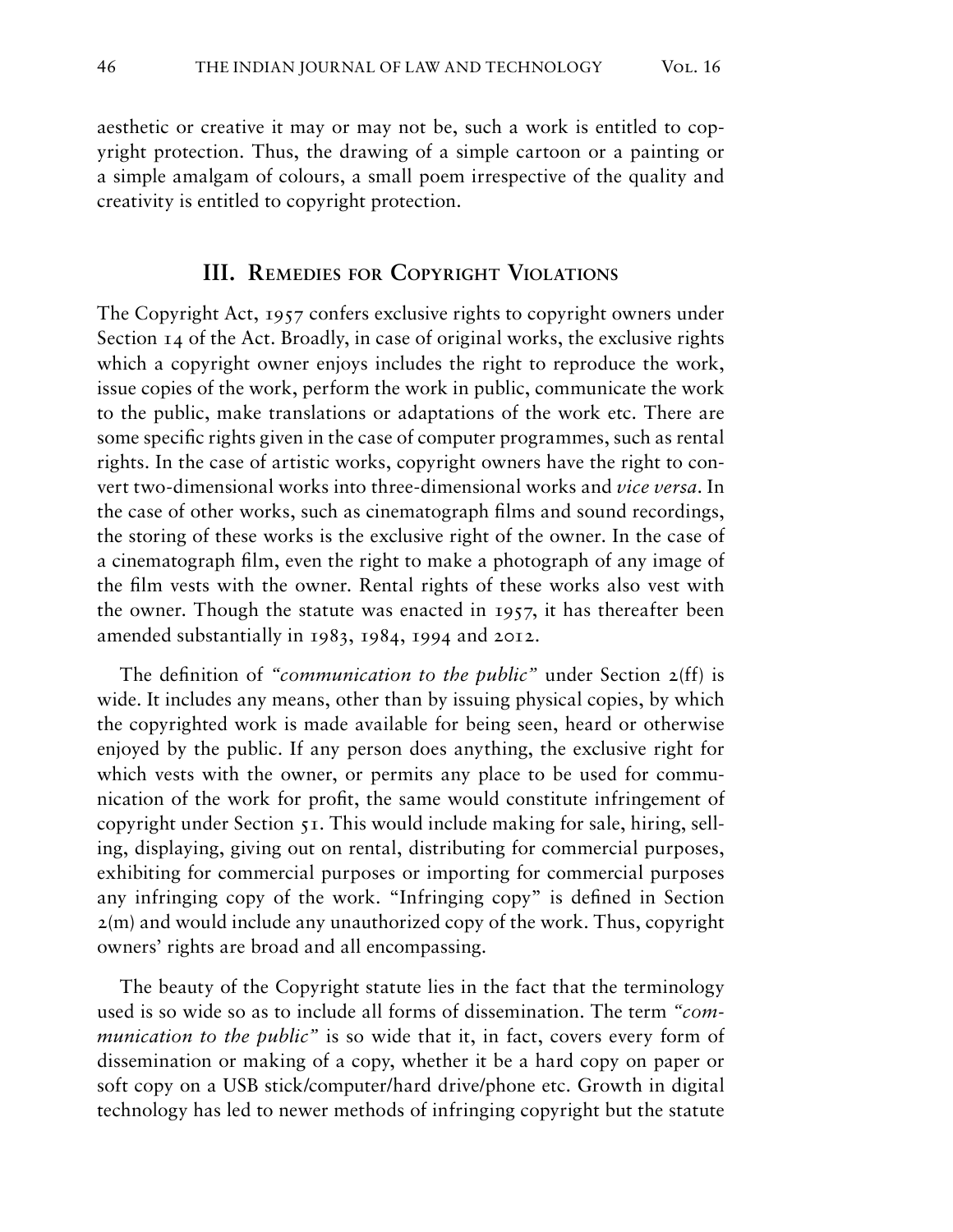covers all such modes and methods. While not many amendments have been required in the statute, innovative remedies have been conceived by Courts to ensure that the exclusive rights vested in copyright owners are adequately protected.

It is a matter of common knowledge that digital technology has made dissemination very easy and on most occasions, untraceable. Initially, when a film used to be released, producers and owners had to file civil and criminal complaints for seizure of pirated VCDs and DVDs from notorious *bazaars* in various cities. Even with the advent of computer software, companies used to conduct periodic raids in known markets where CDs containing pirated software were regularly sold. In recent years, however, the modes of infringement have changed considerably. Apart from the infringement taking place in physical markets and shops selling pirated books, pirated CDs, pirated DVDs etc., the predominant form of infringement now takes place on the internet. In respect of real-world infringement, remedies of injunctions, appointment of Local Commissioners etc. are quite prevalent and well settled. In most copyright infringement matters in the last several years, injunctions have been granted directing cable operators and multi-system operators not to disseminate unlicensed content. It has been quite usual for producers to approach the court at least one week before the release of their film seeking such injunctions and appointment of Local Commissioners. There have also been cases where, in order to protect rights in a literary work, a suit for injunction has been filed seeking directions to be issued to the police to monitor and ensure that pirated copies are not sold openly, for example at traffic signals etc. Though these orders were passed in civil suits, Courts had created a blend of civil and criminal enforcement mechanisms by directing the local SHO to enforce the injunction order. This by itself was an innovative method of ensuring that copyright offences do not go unchecked, as the same may not be a priority for the police.

In the last decade or so, the prevalence of the internet has required Courts to couch remedies for copyright infringement in a manner that the infringer is unable to escape with the infringement. One of the first cases which dealt with this issue was *Star India v Haneeth<sup>44</sup>*, where Star India Pvt. Ltd. approached the Delhi High Court for an injunction blocking entire websites which had infringing content. The practice until then was to merely block the URL<sup>45</sup> i.e., the specific web-page containing the infringing content and not the entire website. However, owing to the prolific nature of infringement on

<sup>44</sup> *Star India (P) Ltd. v Haneeth Ujwal* (2014) 7 HCC (Del) 333 : (2014) 60 PTC 504.

<sup>45</sup> Uniform Resource Locator.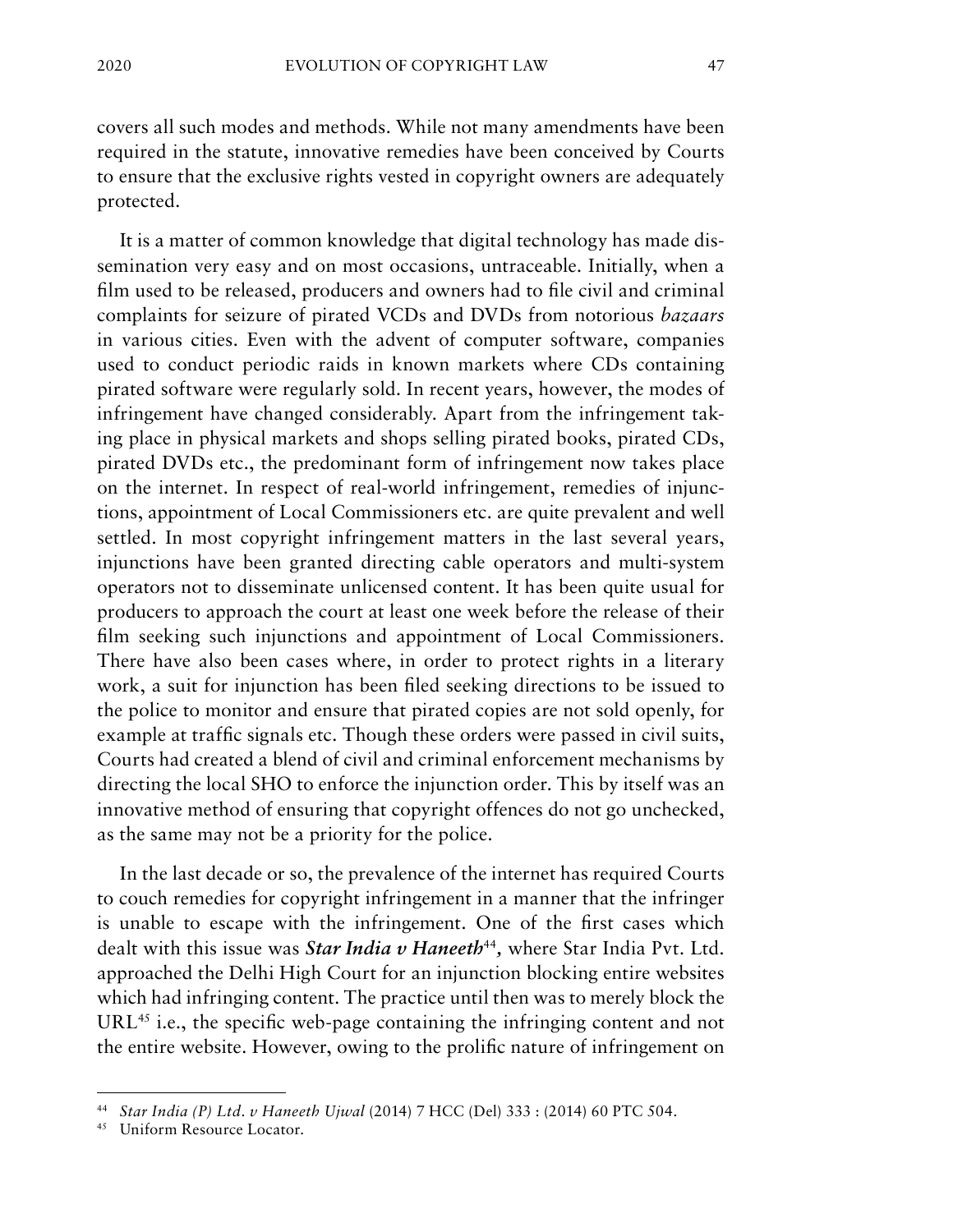certain websites, broadcasters sought a blocking order against the websites as a whole. Such websites which had predominantly infringing content were called *'rogue websites'.* In view of the various submissions made by the parties, including that *'rogue websites'* blatantly infringe copyrighted material and pose a security risk to unsuspecting users, an *ex parte ad interim* injunction was passed blocking the rogue websites. The question as to whether entire websites ought to be blocked or not then arose in *Department of Electronics & IT<sup>46</sup>* before the Division Bench. The Delhi High Court heard a challenge by the government against a blocking order *qua* entire websites. The government took the position that only the URLs ought to be blocked. However, the Division Bench held that in the case of rogue websites, blocking of URLs is not sufficient and the entire website ought to be blocked. The reasoning given by the Court is as under:

*"14. The respondent has placed enough material in the suit to show that the rogue websites are indulging in rank piracy and thus prima-facie the stringent measure to block the website as a whole is justified because blocking a URL may not suffice due to the ease with which a URL can be changed, and as noted above, the number of URLs of the rogue websites range between 2 to 2026 and cumulatively would be approximately 20,000. It would be a gargantuan task for the respondent to keep on identifying each offending URL and especially keeping in view that as and when the respondent identifies the URL and it is blocked by the ISP, the rogue website, within seconds can change the URL thereby frustrating the very act of blocking the URL."*

After this judgment of the Delhi High Court, it became common practice to grant injunction orders blocking entire websites which had predominantly infringing content. Courts also passed orders directing the Department of Communications and MEITY to block access to rogue websites. The Bombay High Court, however, in *Balaji Motion Pictures*<sup>47</sup> favored blocking of only infringing URLs and not the entire website.

It was then realized that blocking of entire websites was also not sufficient as a 'redirect website' or a 'mirror website' was being created by these website owners to escape the injunction order. For example, if the original website was *abc.com*, the mirror or the redirect website was called *abc1.com* and the entire data which was available on *abc.com* could now be found on *abc1.com*. This practice, which was rampant, required the copyright owner

<sup>46</sup> *Department of Electronics and Information Technology v Star India (P) Ltd.* 2016 SCC OnLine Del 4160.

<sup>47</sup> *Balaji Motion Picture Ltd. v Bharat Sanchar Nigam Ltd.* 2016 SCC OnLine Bom 6607.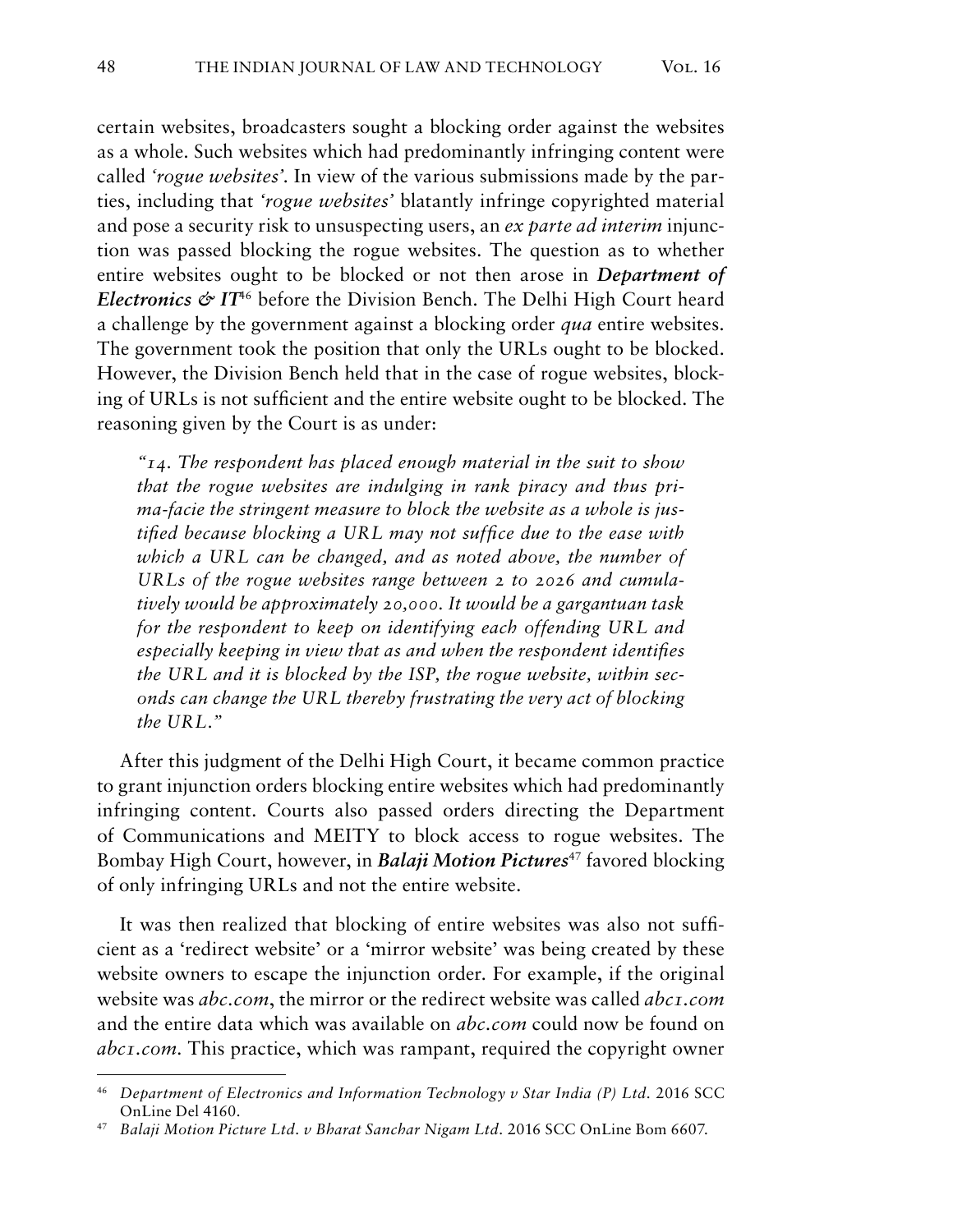to file a fresh suit seeking an injunction against the mirror/redirect website. Thus, enforcement of rights became more onerous for the copyright owner, also leading to higher costs and multiplicity of litigation. The real speed with which rogue websites were creating mirror/redirect websites made the implementation of the injunction extremely difficult. In *UTV Software Communication*<sup>48</sup>*,* the Delhi High Court considered the judgment of the Singapore High Court in *Disney Enterprises<sup>49</sup>*, to hold that a solution needed to be found to stop the proliferation of websites with infringing content. After considering the judgment of the Singapore High Court and various provisions of Indian law, the Delhi High Court implemented the concept of a *'dynamic injunction'*, in order to prevent copyright infringement by mirror/ redirect websites. A 'dynamic injunction' refers to an injunction order which is not static but dynamic. Though the first injunction order may be applicable only to one website, if mirror websites are created, the injunction would dynamically apply to the said mirror websites as well. The copyright owner is merely required to bring the factum of creation of a mirror website to the notice of the Registrar by way of an affidavit/application and the injunction would then automatically extend to the mirror/redirect website.

One of the biggest challenges copyright owners continue to face is on digital and online platforms selling infringing works and also e-commerce marketplaces. Digital platforms and online marketplaces usually seek protection under Section 79 of the Information Technology Act, 2000 and argue that they do not monitor the products being sold as they are merely intermediaries and hence, they are not liable for violation of any copyright. This issue has been considered in the context of the Copyright Act in *Myspace v Super Cassettes*<sup>50</sup>, wherein the Division Bench of the Delhi High Court has interpreted the judgment of the Supreme Court in *Shreya Singhal*<sup>51</sup>*,* and laid down the manner in which it has to be applied for copyright infringement. The Division Bench has held that intermediaries can claim the defence of 'safe harbour' and the 'place' as referred to in Section  $\tau I(a)(ii)$  could be a digital platform. However, if the intermediary satisfies the conditions under Section 79, no liability can be imposed on it but if any of the provisions of Section 79 are found to have been violated by the intermediary i.e., by exercising control over the content or aiding/abetting the violation, then the safe harbour defence would not be available. The Division Bench finally ruled that intermediaries would have an obligation to take down the infringing content upon receiving notice i.e., a court order, within the time limit provided

<sup>48</sup> *UTV Software Communication Ltd. v 1337X.TO* 2019 SCC OnLine Del 8002.

<sup>49</sup> *Disney Enterprises, Inc. v M1 Ltd.* [2018] SGHC 206.

<sup>50</sup> *Myspace Inc. v Super Cassettes Industries Ltd.* 2016 SCC OnLine 6382.

<sup>51</sup> *Shreya Singhal v Union of India* (2015) 5 SCC 1 : AIR 2015 SC 1523.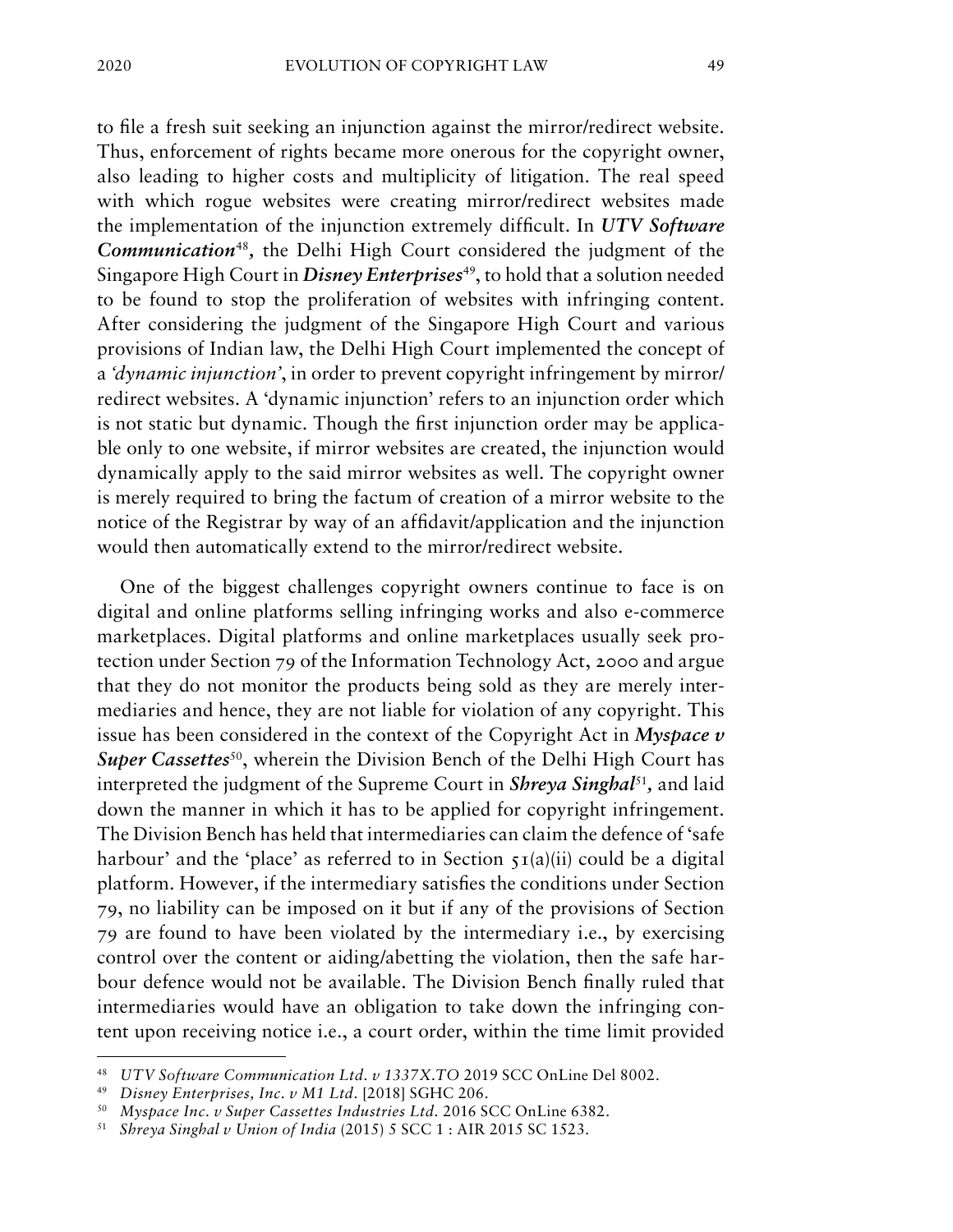under the Act and the Rules. Thus, the distinction between active and passive intermediaries is maintained even in the case of copyright infringement. If the intermediary is an active one, it cannot claim safe harbor, however, if it is a passive intermediary, it has to comply with the take down conditions laid down in *Shreya Singhal*<sup>52</sup> and in *Myspace v Super Cassettes*<sup>53</sup> In several cases, such as *Rakesh Kumar Mehta*<sup>54</sup>*,* intermediaries have also been directed to reveal the identity of the person uploading the infringing content.

Recent challenges that have arisen in the case of intellectual property rights violations explore whether intermediaries and search engines such as Google or Facebook can be directed to remove infringing or illegal content on a global scale. The conflict between injunctions that operate on a national level and those that operate on a global level has been highlighted in *Google v Equustek Solutions<sup>55</sup>*, where the Supreme Court of Canada had granted an injunction against Google directing it to take down counterfeiting products from its global website. This order of the Supreme Court was challenged by Google in the District Court in California, wherein a stay was obtained against the operation of the said injunction. In India, this issue was decided in *Swami Ramdev v Facebook*56, wherein it was held by the Delhi High Court that if the initial cause of action i.e., the initial uploading of the illegal infringing content takes place from India, then Indian courts would be fully empowered to direct global takedown. Although the said order is under appeal, it continues to be in operation. The observations of the Court are as under:

*"74.* The question that has arisen in the present case is what would constitute removal or disabling access within the meaning of Section 79. Can removal or disabling access be geographically limited or should it be global*?*

*…*

*76. All the platforms i.e. Facebook, Google, YouTube and Twitter argue in one voice that they are intermediaries under Section 79. A perusal of their written statements shows that they claim that they do not either initiate, select or modify the transmission, and that they observe due diligence. Thus, sub-sections (1) and (2) of Section 79 are relied upon by the platforms.* However, in order to avail of the exemptions provided under Sections  $79(1)$  and (2), the intermediaries

<sup>55</sup> *Google Inc. v Equustek Solutions Inc.* 2017 SCC 34 : (2017) 1 SCR 824.

<sup>52</sup> ibid.

<sup>53</sup> *Myspace* (n 50).

<sup>54</sup> *Rakesh Kumar Mehta v Dushyant Kumar* 2018 SCC OnLine 7817 : (2018) 74 PTC 391.

<sup>56</sup> *Swami Ramdev v Facebook* 2019 SCC OnLine Del 10701 : AIR 2020 (NOC 529) 173.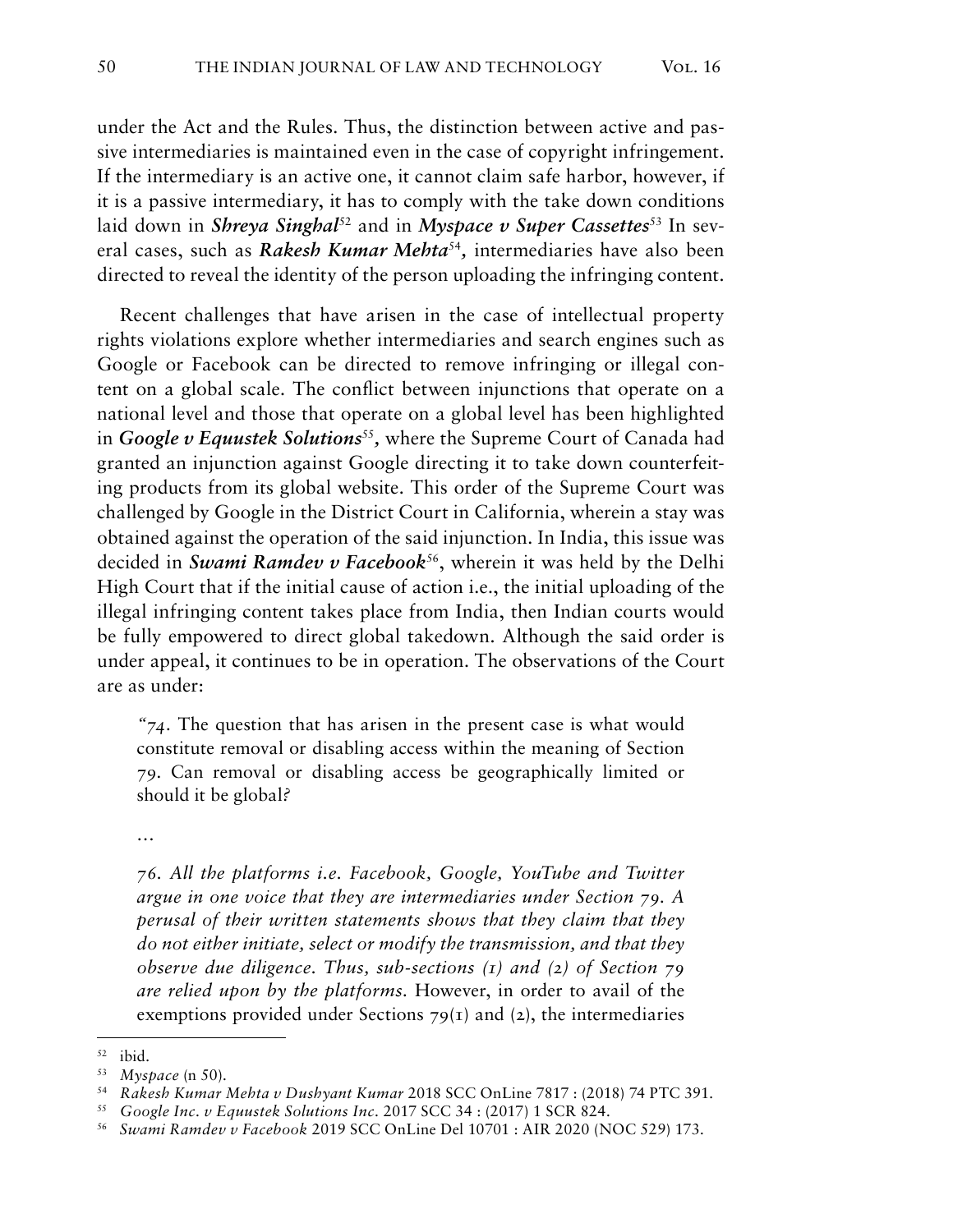have a duty to "expeditiously remove or disable access". The intermediaries have to remove or disable access to "that material". The said material would be the information or data "residing in or connected to a computer resource". What would be the material to which access is to be disabled or expeditiously removed? The answer to this is in the 2011 Rules. Under Rule  $3(2)$ , the information or data which constitutes "that material" would be 'the material or information that is grossly harmful, harassing, blasphemous, defamatory…. or otherwise unlawful in any manner whatsoever '. Thus, the access would have to be disabled to any material or information which falls in any of these categories from (a) to (i). If a material or information falls in this category, upon receiving a Court order, the intermediary has to remove expeditiously or disable access to the same*.*

*77.* From which locations is the removal or disabling to take place? The answer to this is again in Section  $79(3)(b)$ . The removal or disablement to the offending material has to take place "on that resource". What constitutes "that resource"? It is a computer resource in which the "information, data or communication link" is "residing in" or is "connected to"*.*

*78.* Computer resource is defined as a computer, a computer system or a computer network. It is not merely a single computer. It encompasses within itself a computer network, which would include a maze or a network of computers. Such a computer network could be a global computer network. Thus, a proper reading of Section  $79(3)(b)$  would mean that if any information, data is residing in or connected to a computer network, i.e. a computer resource, the intermediary has to remove or disable access to the said information or data on that resource. The use of the words "that material" and "that resource" shows that the same is intricately connected to the initial part of the provision which deals with "any information, data or communication link" and "a computer resource." Thus, if any information or data has been uploaded or is residing in a computer resource i.e. a computer network, the information or data which has to be removed or disabled from that very computer resource or network. The computer resource in the initial part of the Section is the same computer resource as used in the later part of the Section. The latter resource cannot be a sub-set or a species of the former. It has to be the entire computer resource which was initially connected when the uploading of the information or data took place. Thus, if an information or data has been uploaded on a computer network, the platforms would be bound to remove it and disable it from that computer network completely. Any other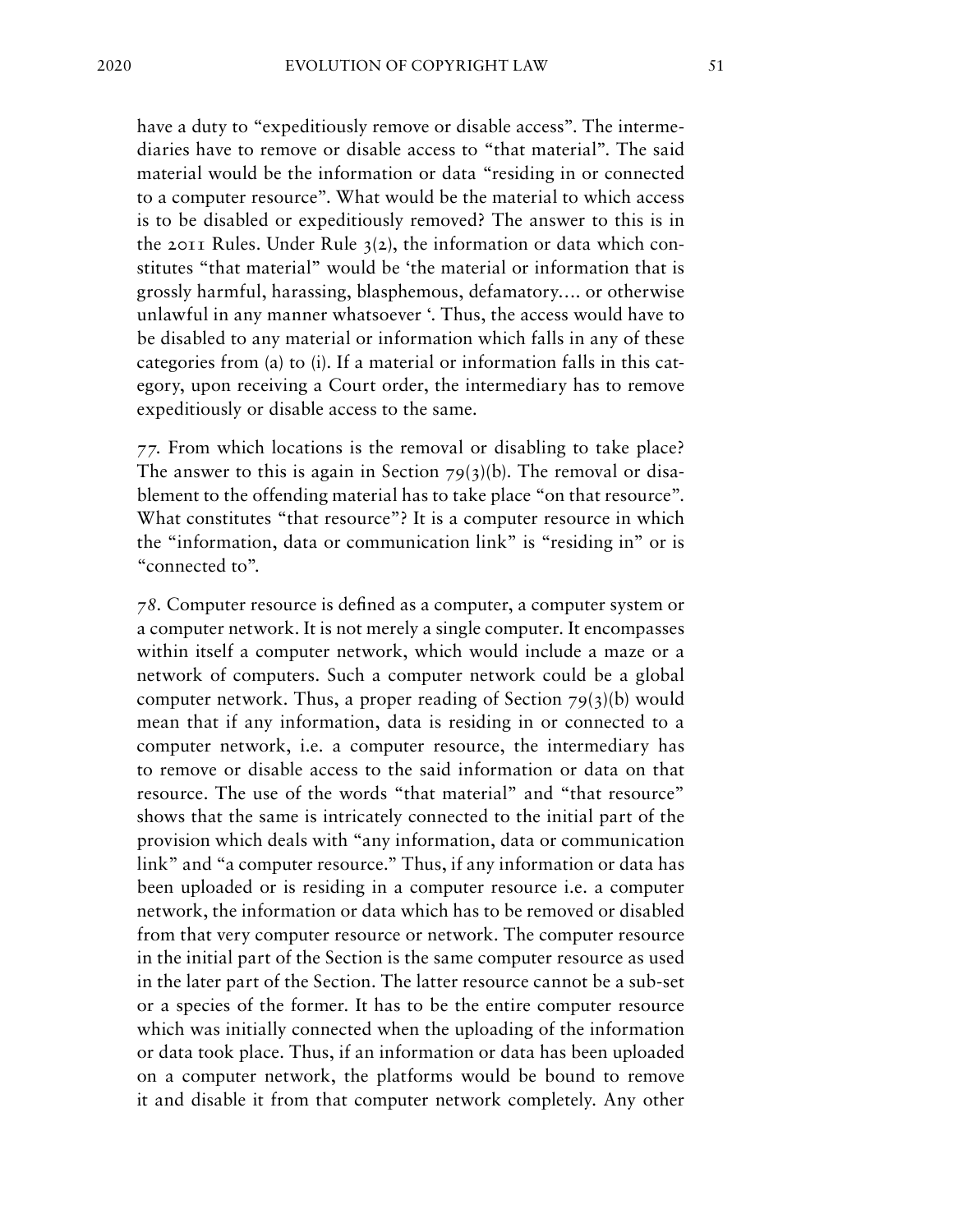interpretation of Section  $79(3)(b)$  would not give proper meaning to the use of the words "that material" and "that resource".

*79. Thus, the removal and disablement is intricately connected to the information that is uploaded and the system upon which it is uploaded, where it resides.*

*80. There is no doubt that when the uploading of information or data takes place by a user upon any computer resource of these platforms, the same is made available on a global basis by the platforms.*

*81. The act of uploading vests jurisdiction in the Courts where the uploading takes place. If any information or data has been uploaded from India on to a computer resource which has resulted in residing of the data on the network and global dissemination of the said information or data, then the platforms are liable to remove or disable access to the said information and data from that very computer*  resource. The removal or disabling cannot be restricted to a part of *that resource, serving a geographical location."*<sup>57</sup>

Though the Google judgment extracted above was in the context of a defamation action, the principles laid down therein ought to be equally applicable to infringing content.

The above discussion highlights the manner in which remedies for copyright infringement are being moulded to keep pace with technological developments. The ultimate object and intent of Courts is always to protect the copyright owner. However, the fact that technology is developing at such a fast pace has thrown various challenges on the court system, requiring a recalibration of not merely the remedies, but maybe even the law itself. The Copyright Act has, however, stood the test of time owing to the drafting of the definitions and the various provisions, which have withstood the fast pace of technology.

### **IV. Fair Use/Fair Dealing**

After tracing the evolution of the test of originality and the innovative remedies that Courts have devised to protect copyright, we now come to one of the most vibrant aspects of copyright i.e., 'fair use' and 'fair dealing'. The concept of 'fair use' and 'fair dealing' is as important as the exercise and the protection of the right itself. While providing remedies for infringement

<sup>57</sup> ibid [74], [76]-[81].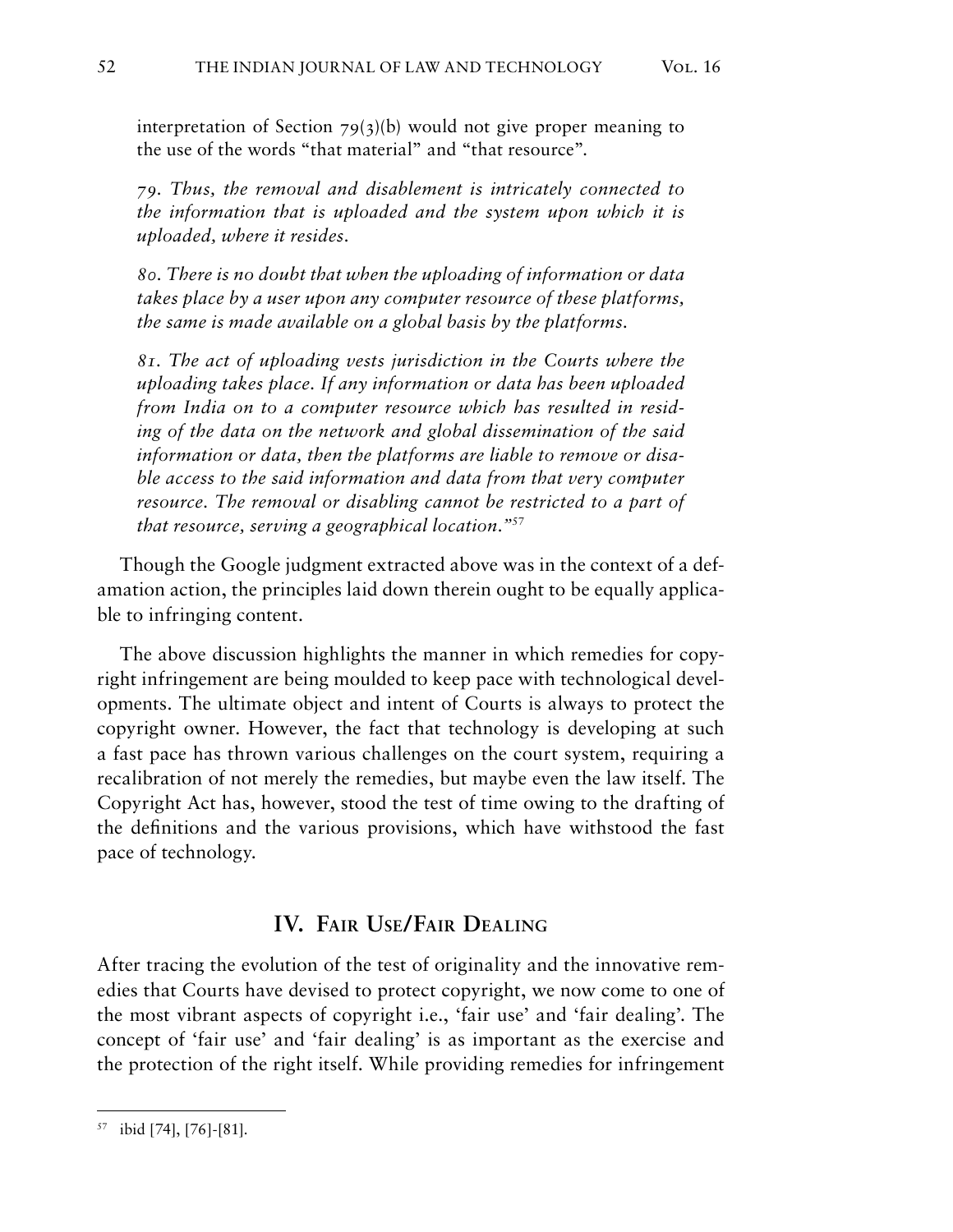protects the rights of owners, 'fair dealing' protects the rights of the public. 'Fair dealing' also indirectly permits wider dissemination of a work which authors, lyricists, composers and artists crave for as it not only spreads their work to a larger segment but also gives them name and fame. It is through 'fair dealing' and fair dissemination that members of the public get to know about the work which in turn helps artists in earning their living.

The manner in which the copyright industry functions today is that after the initial assignment/licensing of the work by the artists/authors, it is the publishing company that earns the monetary revenues. Amendments made in 2012 to the Copyright Act, 1957 were actually a result of this dynamic in the industry. The 2012 Amendments made it compulsory to share a part of the royalties with the authors on a continuing basis.58 However, it is due to 'fair dealing' on mainstream media and online platforms that the public usually becomes aware of the author and the talent of the author, resulting in invitations for artists, singers, performers etc. to give live performances. These live performances in fact form the main basis of the livelihood of authors and artists. Thus, 'fair dealing' is not unidimensional but multidimensional in that it is to be viewed from the point of view of all three stakeholders viz., the authors, the public and the owners.

The terms 'fair use' and 'fair dealing', though having a nuanced distinction, are used almost synonymously. While the jurisprudence in the United Kingdom is built on 'fair dealing', in the United States of America, it is known as 'fair use'.

The US Supreme Court in 1985 declared in *Harper Row*59 "*take not from others to such an extent and in such a manner that you would be resentful if they so took from you.*" In the US, as per the settled legal position, the question of 'fair use' is adjudged on the following four factors:

(i) the purpose and the character of the use, including whether such use is of a commercial nature or is for non-profit educational purposes; (ii) the nature of the copyrighted work; (iii) the amount and substantiality of the portion used in relation to the copyrighted work as a whole; and (iv) the effect of the use upon the potential market for or value of the copyrighted work.

<sup>&</sup>lt;sup>58</sup> See provisos of Section 18, clauses 19(8)-(10) of Section 19 and proviso to Section 38A, as inserted by Act 27 of 2012.

<sup>59</sup> *Harper Row Publisher Inc. v Nation Enterprises* 1985 SCC OnLine US SC 129 : 85 L Ed 2d 588 : 471 US 539 (1985).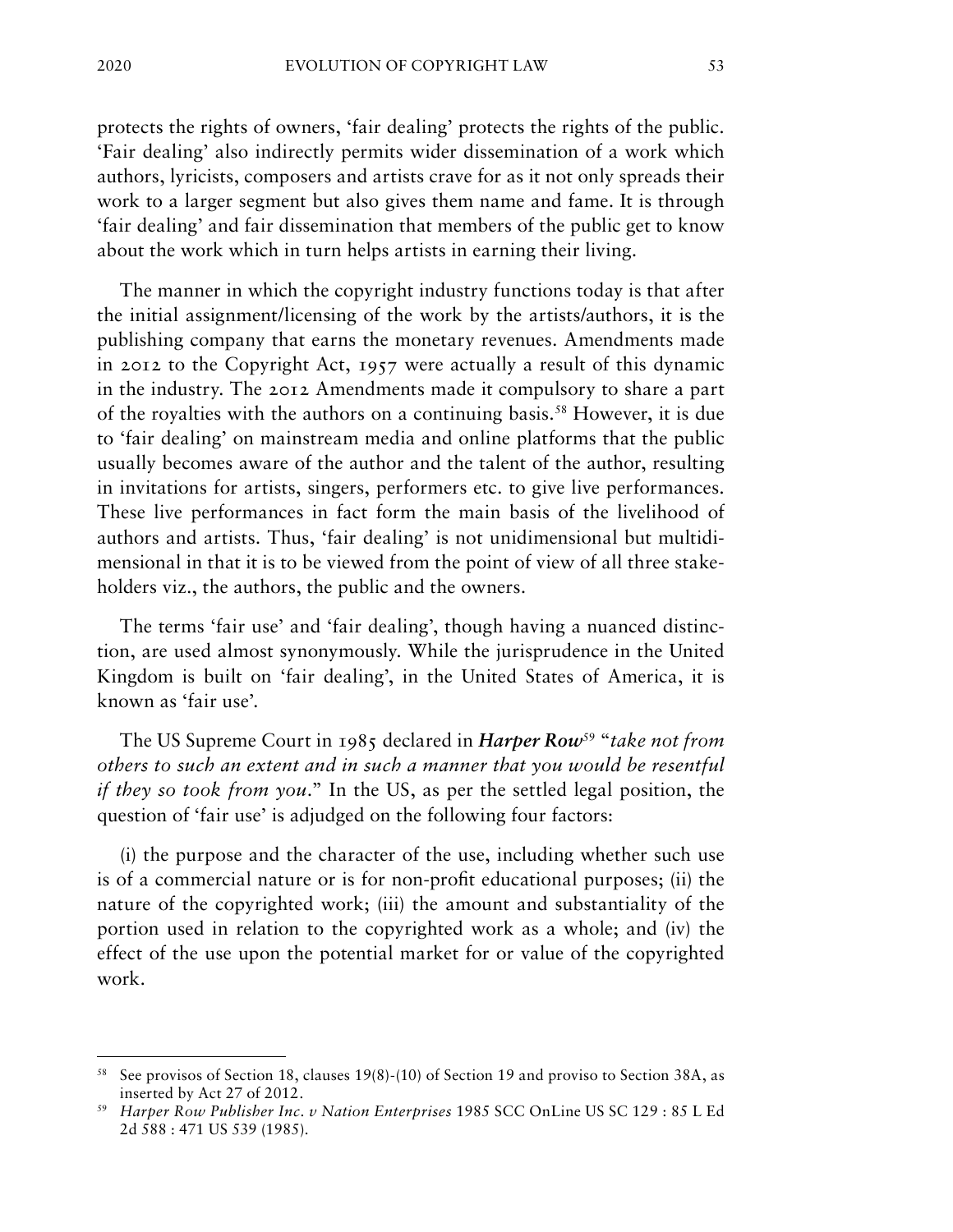Along with these factors, the doctrine of 'fair use' has also been merged with the legal maxim *'de minimis non curat lex'* meaning that if the usage is *de minimis*, no legal right would be violated. According to Prof. David Nimmer, the above four 'fair use' factors are extremely malleable and there is no discernible trend in the judicial decisions which he analysed in his article - *'Fairest of Them All and Other Fairy Tales of Fair Use'*60*.*

*Thus, in the US the above factors which form part of Section 107 of Title 17 of the United States Code* are the basis on which 'fair use' is tested. Though these look like objective tests, they are actually extremely subjective and the decision as to whether a particular use is fair or not depends largely on facts.

In the United Kingdom, the Copyright Act, 1988 uses the term 'fair dealing' and not 'fair use'. It is perceived that the doctrine of fair dealing is narrower than that of 'fair use'. It is dealt with under Chapter 3 of the Copyright Act, 1988 and various exceptions for the purposes of private study, research, educational purposes, use in libraries and archives etc. are provided for. The fundamental pre-condition to invoke the concept of 'fair dealing' is that the use has to be non-commercial in nature. *Hubbard v Vosper*<sup>61</sup> was a celebrated judgment of the Court of Appeal, wherein Lord Denning speaking for the Bench, observed that it is impossible to define 'fair dealing' and that it is a question of degree. It was held that criticism and review are to be interpreted broadly. Thus the expressions used in Section 52, i.e. criticism, review, current events etc. are to be liberally construed under UK law.

In *Hyde Park Residence*<sup>62</sup>*,* which involved the use of two photographs of Lady Diana, the Court rejected the 'fair dealing' defence and held that the publication of some photographs by a tabloid would constitute giving honour to dishonour and that the use was excessive on the basis of whether a 'fair-minded person' would have dealt with the said work as such. Later on, in *Fraser-Woodward*63, which concerned photographs of the Beckham family, the Court held that 'fair dealing' was a matter of impression.

The Indian statute embodies the doctrine of 'fair dealing' under Section 52. The said section contains numerous provisions from  $52(I)(a)$  to  $(I)(zc)$ which itself shows the significance and importance attached to fair dealing in India. The concept of fair dealing has been dealt with in various case laws

<sup>60</sup> David Nimmer, ' "Fairest of Them All" and other Fairy Tales of Fair Use' (2003) 66 (1) Law and Contemporary Problems 263.

<sup>61</sup> (1972) 2 QB 84 : (1972) 2 WLR 389.

<sup>62</sup> *Hyde Park Residence Ltd. v Yelland* (2001) Ch 143; (2000) 3 WLR 215 : [2000] RPC 604.

<sup>&</sup>lt;sup>63</sup> *Fraser-Woodward Ltd v British Broadcasting Corpn.* [2005] EWHC 472 (Ch).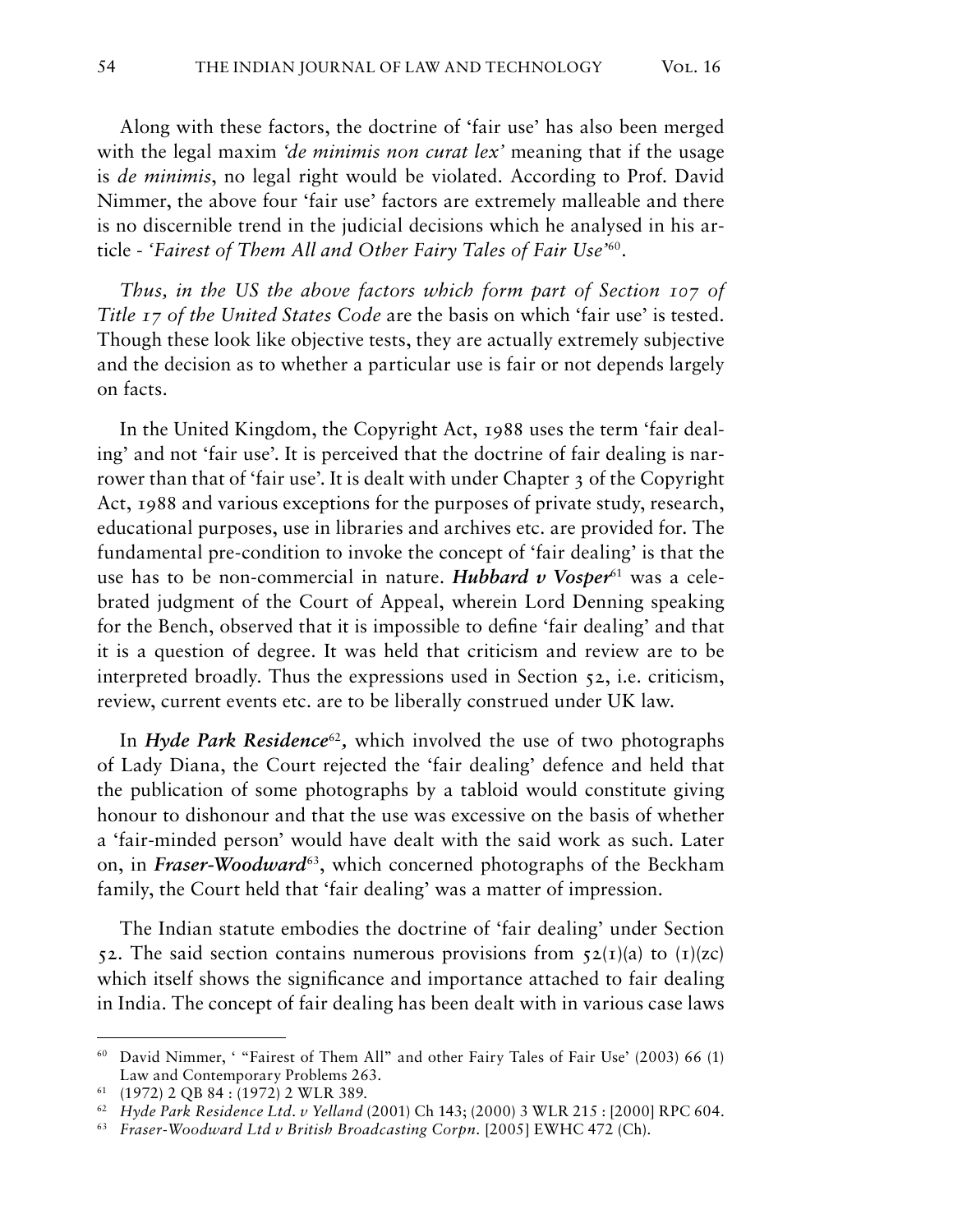in respect to literary works, artistic works, computer programmes, musical works and sound recordings etc. The jurisprudence of fair dealing in India has developed over the years, keeping in mind the social and cultural character of the society. The various provisions also reflect this feature, where for example, it permits playing of copyrighted works in religious and community functions and ceremonies or for the benefit of religious institutions<sup>64</sup>.

If a copyrighted work is used for private or personal use, including research, it is fair dealing.<sup>65</sup> Criticism of the work, review of the work<sup>66</sup> or use for the purpose of reporting current affairs/current events etc.<sup>67</sup>, is also protected. It is also permissible to use parts of a work to criticize or review some other work. Transient or incidental storage would not be infringement.<sup>68</sup> If a work is used for the purpose of judicial proceedings, it is exempt.<sup>69</sup> Reproduction of public works, such as works of any legislature or a judgment of a court or a tribunal, reports of committees, councils, boards which are public bodies etc – being works in the public domain, reproduction of the same would not be infringement.70 Use for the purposes of giving instructions or in the course of teaching or for the purpose of answering questions in an examination or in the activities of an educational institution would also be fair dealing.71 Playing of a sound recording within a residential complex or a club or similar organization is permissible, so long as it is non-commercial in nature.72 Reproduction of a part of a work as part of reporting in a newspaper, magazine etc. on any current issue is completely permissible.73 Storing of a work by a non-commercial library is not an infringement if the library has a hard copy of the work and the same is converted into an electronic copy.74 Libraries are also permitted to make three copies of a book which is part of their collection, if the book is otherwise not available for sale.75 There are several such provisions in Section 52, which permit 'fair dealing'. Specific provisions have been made to permit use by persons with disabilities<sup>76</sup> and performance of works in official ceremonies<sup>77</sup> is also not infringement.

<sup>&</sup>lt;sup>64</sup> Copyright Act 1957, ss  $52(1)(1)$  and  $52(1)(za)$ .

<sup>65</sup> Copyright Act 1957, s 52(1)(a)(i).

<sup>66</sup> Copyright Act 1957, s 52(1)(a)(ii).

 $67$  Copyright Act 1957, s  $52(1)(a)(iii)$ .

<sup>&</sup>lt;sup>68</sup> Copyright Act 1957, ss  $52(1)(b)$  and  $52(1)(c)$ .

<sup>&</sup>lt;sup>69</sup> Copyright Act 1957, s 52(1)(d).<br><sup>70</sup> Copyright Act 1957, s 52(1)(a).

Copyright Act 1957, s  $52(1)(q)$ .

<sup>&</sup>lt;sup>71</sup> Copyright Act 1957, s  $52(1)(i)$ .<br><sup>72</sup> Copyright Act 1957 s  $52(1)(k)$ .

Copyright Act 1957, s  $52(1)(k)$ .

<sup>73</sup> Copyright Act 1957, s 52(1)(m).

<sup>&</sup>lt;sup>74</sup> Copyright Act 1957, s 52(1)(n).<br><sup>75</sup> Copyright Act 1957 s 52(1)(o)

Copyright Act 1957, s 52(1)(o).

<sup>76</sup> Copyright Act 1957, s 52(1)(zb).

<sup>77</sup> Copyright Act 1957, s 52(1)(za).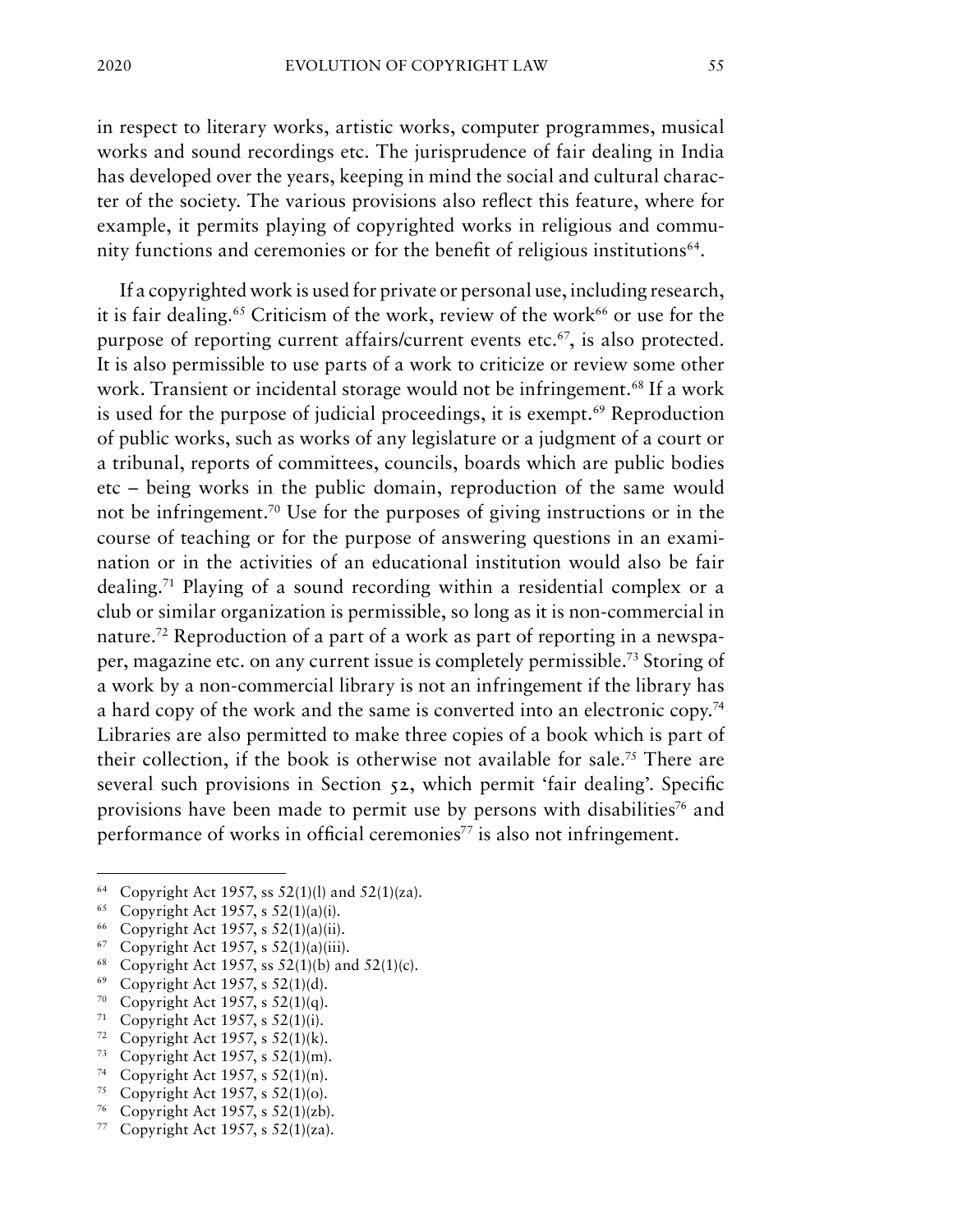While the provision itself is quite extensive, cases which have dealt with 'fair use' and 'fair dealing' and the tests evolved therein are even more vibrant. One of the earliest judgments of the Lahore High Court in 1934 was *Kartar Singh*78, wherein the Defendant, who was a Granthi at the Golden Temple in Amritsar had written a live sketch on the tenth guru of the Sikhs, Shri. Guru Gobind Singh and given it the name 'Dashmesh Parkash'. The copyright in the book, which was in Punjabi poetry, was transferred to the Plaintiff and one of the clauses in the said contract was that the author and his legal heirs would have no right to get the book printed in any language or alter its subject matter or change its name. The assignment took place in 1915, and in 1917, the author started writing a series of books called Akali Jot on various Sikh gurus. The same was published in 1920. One of the books in the series of Akali Jot was 'Dashmesh Partap'. The argument of the Plaintiff was that Dashmesh Parkash and Dashmesh Partap were one and the same book and the Defendant ought not to be allowed to publish the same. The case of the Defendant was that Akali Jot was completely different from the book for which copyright was assigned to the Plaintiffs and that it was an outcome of independent research and labour. The Trial Court had decreed the suit, which then came in appeal before the Lahore High Court. The Court held that under the guise of copyright, the frontiers of human knowledge cannot be curtailed. Avenues for research and scholarship ought to be permitted. The Defendant/author agreed to change the name of the book and the Court accordingly allowed him to publish the book with the changed name.

In *Blackwood & Sons*<sup>79</sup>, the Court was dealing with the Imperial Copyright Act of 1911. The Plaintiffs - Macmillan & Co. claimed copyright in two works, one authored by Thomas Hardy and the second by Rabindranath Tagore. Defendants were publishers in Madras. The work of the Plaintiff - 'Stories from Tagore' was published as a textbook for the intermediate examination (pre-university exam) and the Defendant published a guide to the said textbook. In the process of publishing the guide, the Defendants had used substantial parts of the original work. The case of the Defendants was that the use of the copyrighted work – 'Stories from Tagore' for the purpose of the guidebook constituted 'fair dealing'. The court firstly held that the Imperial Copyright Act, 1911 as modified by the 1949 Act would govern the rights of parties. On 'fair dealing' the Court summarized the questions as under:

<sup>78</sup> *Kartar Singh Giani v Ladha Singh* 1934 SCC OnLine Lah 277 : AIR 1934 Lah 777.

<sup>79</sup> *Blackwood and Sons Ltd. v A.N. Parasuraman* 1958 SCC OnLine Mad 62 : AIR 1959 Mad 410.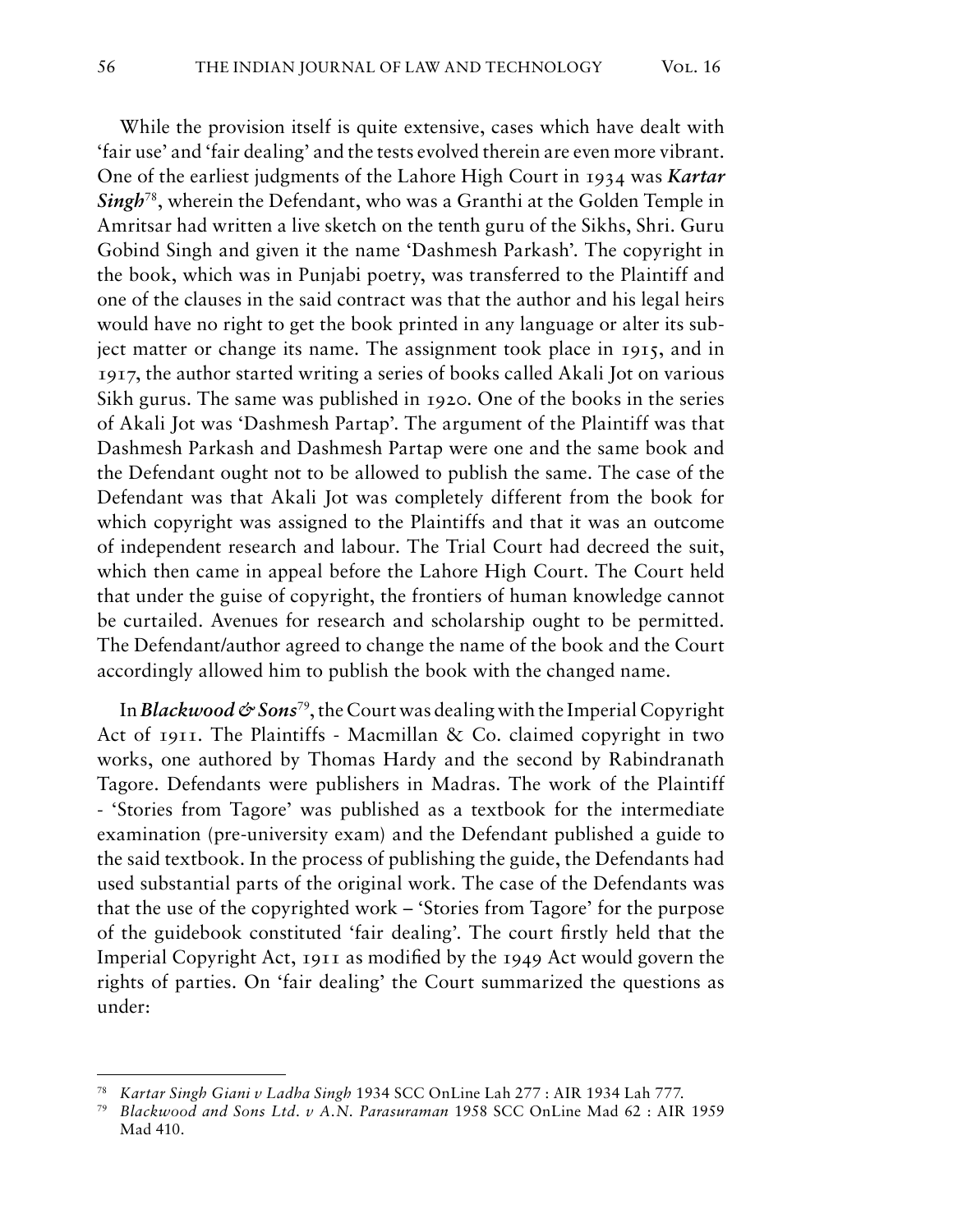*"The questions to be considered are: (1) is there a reproduction of a substantial part of the copyright work" quantitatively and (2) what is the quality of the work abstracted and does it constitute a valuable portion of the copyright work."*

The Court then embarked on a calculation of the words which showed that out of 1,64,000 words in the original work, 4000 words were copied insofar as the Thomas Hardy work was concerned. In respect of the contention that the Defendant's work did not compete with the Plaintiff's work, the Court held that whether the work is in competition or not is only one of the factors that is to be considered. Though there may be no intention to compete, but the Defendant's intention is not relevant and thus in respect of Thomas Hardy's work, the Court held that there is infringement of copyright.

Insofar as 'Stories from Tagore' was concerned, the Court held that even the translated works enjoyed copyright protection except one story. The court after examining the quantum of content copied i.e., 6543 words out of 42264 words (about  $15\%$ ), held that the defendant would still violate the Plaintiff's rights. The two points urged by the Defendant that there has to be an intention to compete and that the motive of the infringer should be unfair, were rejected. On the quantum that can be used for the purpose of 'fair dealing', the Court holds that the user must use its 'best judgment'. The mere fact that the Defendant's book does not compete with the Plaintiff's does not put to rest questions as to 'fair dealing'. Accordingly, permanent injunction was granted against the infringement of copyright.

The Madras High Court judgment was rendered by a Single Judge – Justice Rajagopala Ayyangar, who thereafter authored the Ayyangar Committee Report, which reformed Indian Patent Law. Unlike the view of Justice N. Rajagopala Ayyangar, later courts including the Division Bench of Jammu & Kashmir and Justice K. Ramaswamy in the Madras High Court itself, took a different view in the context of guidebooks. In *Romesh Chowdhry*80, the Jammu & Kashmir High Court quashed a criminal complaint at the instance of a proprietor of a press who had published notes on textbooks which were prescribed by the University. Reliance was placed on the decisions of the Madras High Court in *E.M. Forster*<sup>81</sup> and Lahore High Court in *Kartar Singh*<sup>82</sup>, as also of the Allahabad High Court in *S.K. Dutt*<sup>83</sup> and

<sup>80</sup> *Romesh Chowdhry v Ali Mohamad Nowsheri* 1965 SCC OnLine J&K 1 : AIR 1965 J&K 101.

<sup>81</sup> *E.M. Forster v A.N. Parasuram* 1964 SCC OnLine Mad 23 : AIR 1964 Mad 331.

<sup>82</sup> *Kartar Singh* (n 78).

<sup>83</sup> *S.K. Dutt v Law Book Co.* 1953 SCC OnLine All 286 : AIR 1954 All 570.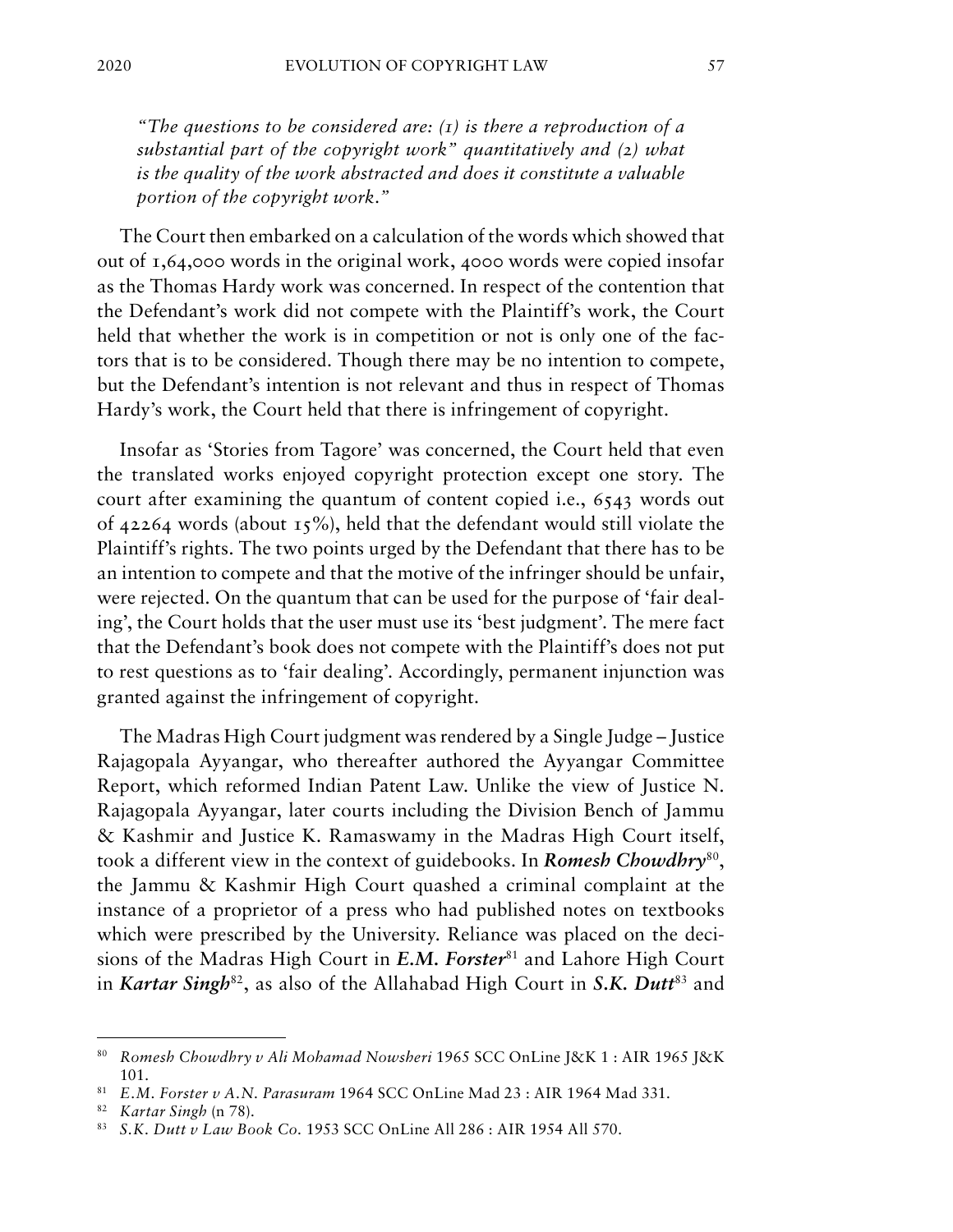Privy Council in *Macmillan*<sup>84</sup> to hold that the notes which were published by the press explain the significance and meaning of the quotations in the textbooks of the complainant. Once a book is published by a University, in the strict sense, there cannot be copyright and any member of the public could publish a review, or a criticism of guidebooks. The court goes to the extent to hold that if a book becomes a textbook it becomes public property.

The judgment in *Blackwood & Sons*,<sup>85</sup> can also be clearly contrasted with two judgments of the Delhi High Court in *University of Oxford v Narendra Publishing House*<sup>86</sup> and *University of Cambridge v B.D. Bhandari*87. In both these judgments, in the context of guidebooks being published for Maths and English textbooks, the Court held that the use by the Defendants was 'transformative' in nature and thus amounted to 'review' under Section 52.

The Delhi High Court's view was taken by a Division Bench headed by Justice A.K. Sikri, who unlike Justice Ayyangar, rejected the test of US law on 'fair use' as being not very useful, and borrowed the concept of 'transformative use' from American jurisprudence to recognize originality even in a guidebook and hence holding it to be non-infringing. The Division Bench of the Delhi High Court interestingly, reversed the Single Judge's view on 'originality' in *University of Oxford v Narendra Publishing House<sup>88</sup>* and held that the questions contained in the textbooks at the end of each chapter were original and qualified for copyright protection. However, the Court permitted the publication of the guidebooks on the ground that they constitute 'transformative use'.

In the context of education, the next judgment that is of significance is *University of Oxford v Rameshwari Photocopy Services*<sup>89</sup>- wherein the Division Bench of the Delhi High Court held that the publication of course packs, which were compilations of different books prescribed in the syllabus, constituted 'fair dealing' under Section  $52(I)(i)$  of the Copyright Act.

A review of all these judgments shows that in the context of education, in recent times, Courts tend to tilt in favour of allowing publication of guides, photocopying etc. as the Courts' approach is driven from the point of view of the students and not the owners. The judgments also have an underlying

<sup>84</sup> *Macmillan and Co. Ltd. v K. and J. Cooper* 1923 SCC OnLine PC 59 : AIR 1924 PC 75.

<sup>85 1958</sup> SCC OnLine Mad 62 : AIR 1959 Mad 410.

<sup>86</sup> 2008 SCC OnLine Del 1058 : (2008) 38 PTC 385.

<sup>87</sup> 2011 SCC OnLine Del 3215 : (2011) 47 PTC 244.

<sup>88</sup> 2008 SCC OnLine Del 1058 : (2008) 38 PTC 385.

<sup>89</sup> *University of Oxford v Rameshwari Photocopy Services* 2016 SCC OnLine Del 5128 : (2016) 68 PTC 386.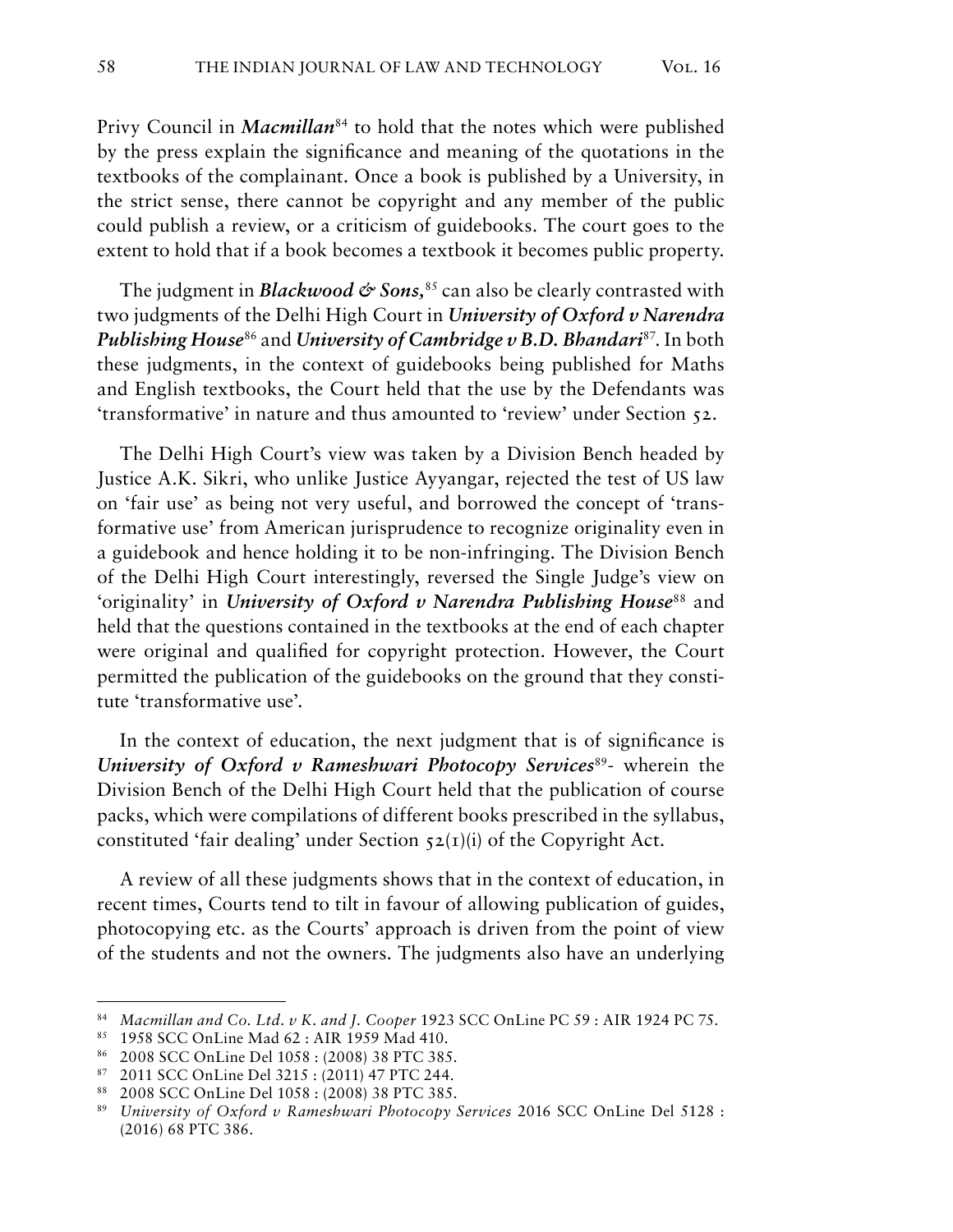philosophy that for the purpose of education, access is crucial and if textbooks are over-priced, publication of guidebooks and course packs ought to be permitted. Thus, the effort of copyright owners ought to be to make copyrighted books reasonably priced and made accessible for the larger mass of students, in order to avoid violations, such as photocopying and other publications using parts of copyrighted works.

Apart from literary works, the concept of fair dealing and fair use has been severely debated in the context of the broadcasting industry as well. In *Super Cassette v Bathla Cassette<sup>90</sup>*, the Plaintiff who had made a version recording of an original sound recording, could not obtain an injunction against another company publishing a version recording of the Plaintiff's version recording. Section  $52(I)(i)$  as it then existed under the Copyright Act was interpreted. The said provision now stands repealed with the 2012 Amendment in the Act.

The question of ephemeral recordings was considered in *Video Master*<sup>91</sup>*,* by the Bombay High Court which held that the preparation of Betachem cassettes for the purposes of broadcasting on satellites would not be infringement under Section 52(z) of the Act.

In *ESPN v. Global Broadcast*<sup>92</sup>, *ESPN* had objected to use of footage from cricket matches for the purpose of news broadcast. While balancing the rights of the original broadcaster who had invested huge sums of money in obtaining the right and the right of the news channel to broadcast news, the Division Bench of the Delhi High Court laid down clear tests as to what constitutes 'fair dealing' in the context of broadcasting. The Court approved the test laid down by the High Court of New Zealand in *Media Works NZ*  Ltd.<sup>93</sup> that in order for usage in news to be 'fair dealing', the extract must be brief, and had to be used within 24 hours for it to constitute a current event. It would not be permissible to broadcast full-fledged sponsored programs with advertising under the garb of 'fair dealing'. While reporting of news is protected by Article  $19(1)(a)$  of the Constitution of India, commercial exploitation with sponsored programmes and advertising is not permissible. Repeated use of the broadcast footage would not be 'fair dealing'. The Court finally held that although 'fair dealing' cannot be defined, extensive use in

<sup>90</sup> *Super Cassette Industries Ltd. v Bathla Cassette Industries (P) Ltd.* 2003 SCC OnLine Del 843 : (2003) 27 PTC 280.

<sup>91</sup> *Video Master v Nishi Productions* 1997 SCC OnLine Bom 454 : (1998) 18 PTC 117.

<sup>92</sup> *ESPN Star Sports v Global Broadcast News Ltd.* 2008 SCC OnLine Del 1385 : (2008) 38 PTC 477.

<sup>93</sup> *Media Works NZ Ltd. v Sky Television Network Ltd.* [2016] NZHC 1883.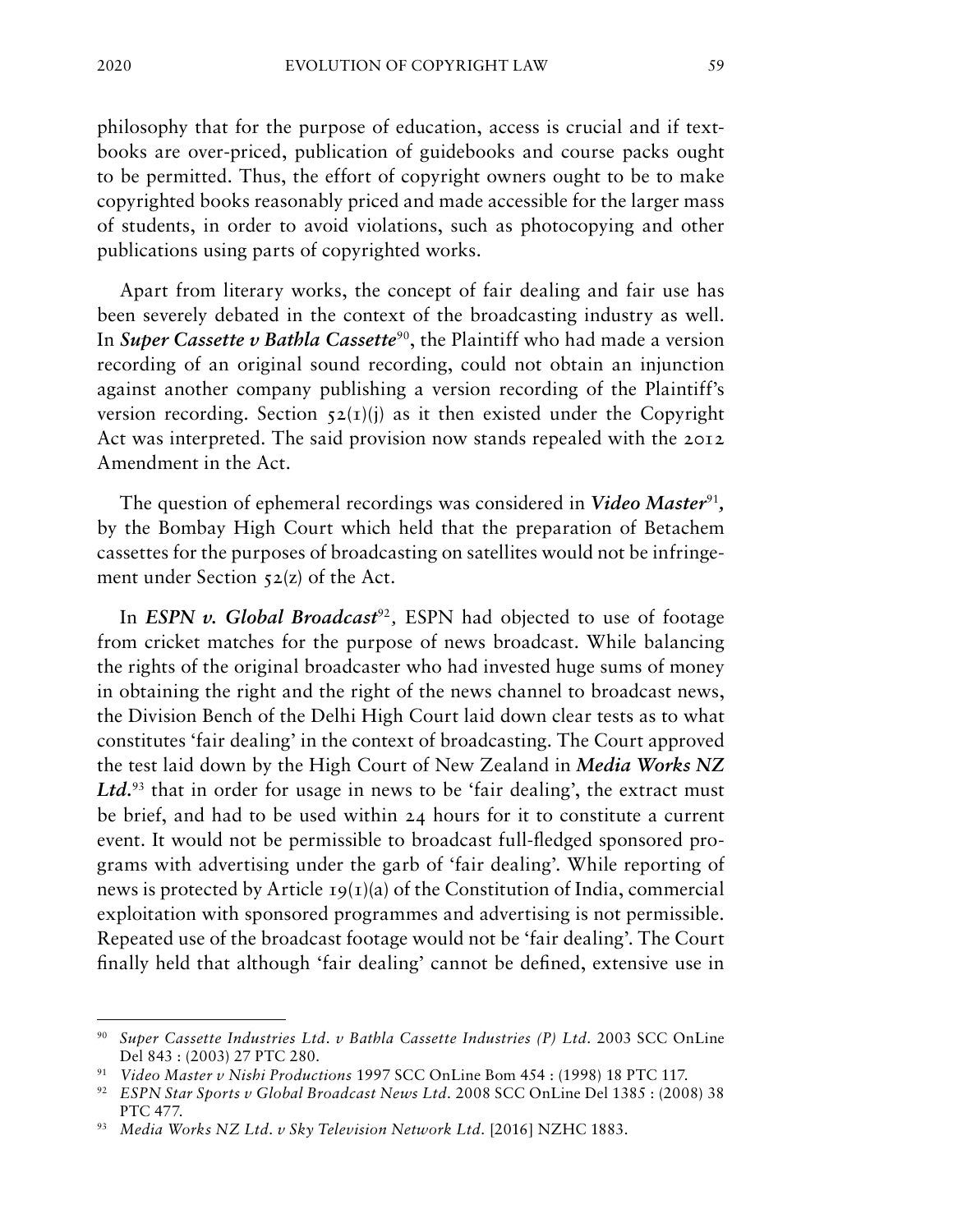direct competition with the copyright owner's broadcast would not be protected by 'fair dealing'.

In *Super Cassettes v Hamar Television*<sup>94</sup> sound recordings of the Plaintiff were being telecasted on a Bhojpuri channel, wherein the channel pleaded 'fair dealing' on the ground that the usage was of a maximum of 10-30 seconds, that too not in a single stretch and thus would constitute 'fair dealing'. The court followed the judgment in *ESPN v Global Broadcast*<sup>95</sup>, and after reviewing a large number of judgments from the UK on 'fair dealing', held that the exact contours of 'fair dealing' cannot be drawn. Some tests were laid down by the Court, for example 'short extracts with long comments' may be 'fair dealing'; that Courts ought to take a liberal approach as to what constitutes criticism or review; in the context of sound recordings, the standard would be that of a fair minded and honest person, from the viewpoint of a 'lay hearer'; the length and extent of the use would be crucial; public interest and the interest of public is not the same.

After reviewing the amount of usage by the Defendant, the Court held that in order to assess as to what constitutes 'substantial taking' of a work, it is the quality of the work that is important and not the quantity. The court held that even the taking of a single note which forms an essential part of the work could be substantial. Since the Defendant was using the same for running a TV Channel, which constituted commercial purpose, without taking the permission of the Plaintiff, and not for reporting any current events, the 'fair dealing' defence was not recognized by the Court.

This case would be in sharp contrast with the judgment of the Division Bench in *India TV v Yashraj<sup>96</sup>*, wherein the Court was considering use of very small portions of a famous song *'Kajra Re'* and certain other songs during an interview with the singer. The Court applied the 'de minimis test' and held as under:

*"55. In our opinion, the use of de minimis, as applied in other areas of the law, without any modification or without having any marriage of convenience, has three significant advantages in the field of Copyright*  Law. Firstly, the Fair Use concept would be a bad theoretical fit *for trivial violations. Secondly, de minimis analysis is much easier. Thirdly, a de minimis determination, is the least time consuming, and* 

<sup>94</sup> *Super Cassettes Industries Ltd. v Hamar Television Network (P) Ltd.* 2010 SCC OnLine Del 2086 : (2011) 45 PTC 70.

<sup>95</sup> *ESPN* (n 92).

<sup>&</sup>lt;sup>96</sup> India TV Independent News Service (P) Ltd. v Yashraj Films (P) Ltd. (2013) 53 PTC 586.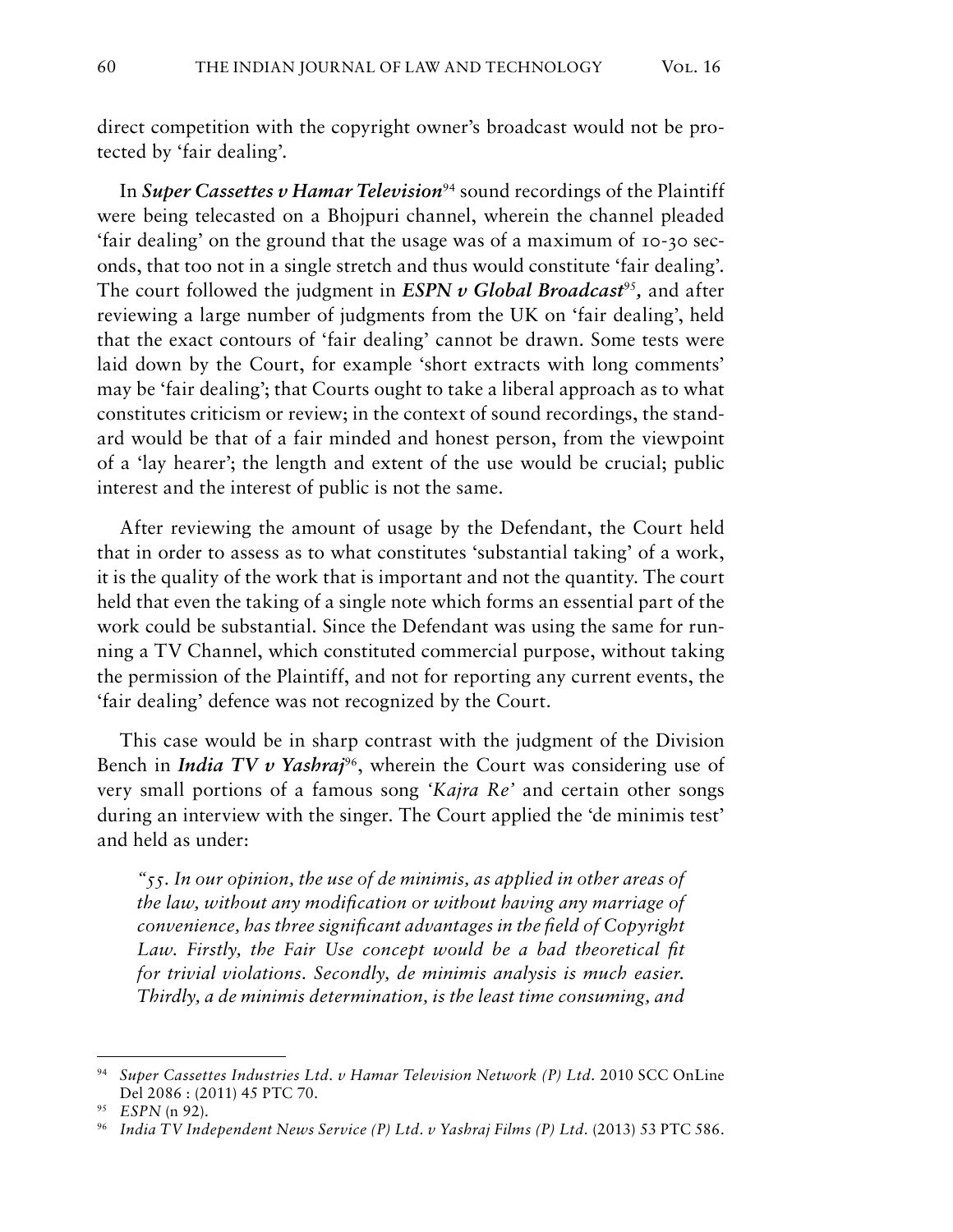*needless to state it is in the interest of the parties as also the society that litigation reaches its destination in the shortest possible time.*

*56. After all, the factors commonly considered by Courts in applying de minimis are well listed. They are five in number: (i) the size and type of the harm, (ii) the cost of adjudication, (iii) the purpose of the violated legal obligation, (iv) the effect on the legal rights of third parties, and (v) the intent of the wrongdoer."*<sup>97</sup>

By applying the tests as laid down above, the Court held that use of a part of a song in a consumer awareness advertisement, was *'de minimis'* usage and the infraction was trivial. In the third usage, the performer who had originally lent her voice to the song was being interviewed on a TV channel, and as part of the interview, she sang portions of the song. The Court held that simply because, she had assigned her rights to the sound recording company, the performer cannot be denuded from using her own excerpts of her performance. In an interview it was common for a celebrity to be asked questions about her well-known works and her singing would be perfectly justified in that context. In the 45 minute program, the total singing was less than 10 minutes and the court held that the same would constitute 'fair use' by applying the doctrine of 'de minimis'.

The Bombay High Court in *Tips Industries Ltd.*98 rejected the defence of 'fair dealing', as the Defendants' use was commercial and for the purpose of renting the sound recordings. Such use would not constitute private use or research.

A significant judgment rejecting the defense of 'fair dealing' and 'fair use' in the context of the Sports Broadcasting Signals (Mandatory Sharing with Prasar Bharati) Act, 2007 is the *Union of India v BCCI*<sup>99</sup> judgment, wherein the Supreme Court narrowly construed the provisions of the said Act as permitting Prasar Bharti to use the live feed received by it only on its own terrestrial and DTH networks and not to Cable Operators. Although this judgment did not deal with the provisions of the Copyright Act specifically, the Mandatory Sharing Act was itself meant to permit use of copyrighted broadcasts in larger public interest to make cricket matches available on Prasar Bharti's wide network. The Supreme Court narrowly construed the

 $97$  ibid [55] –[56].

<sup>98</sup> *Tips Industries Ltd. v Wynk Music Ltd.* Comm. Suit IP (L) NO. 114/2018, decided on 23rd April, 2019.

<sup>99</sup> *Union of India v Board of Control for Cricket in India* (2018) 11 SCC 700 : (2018) 73 PTC 31.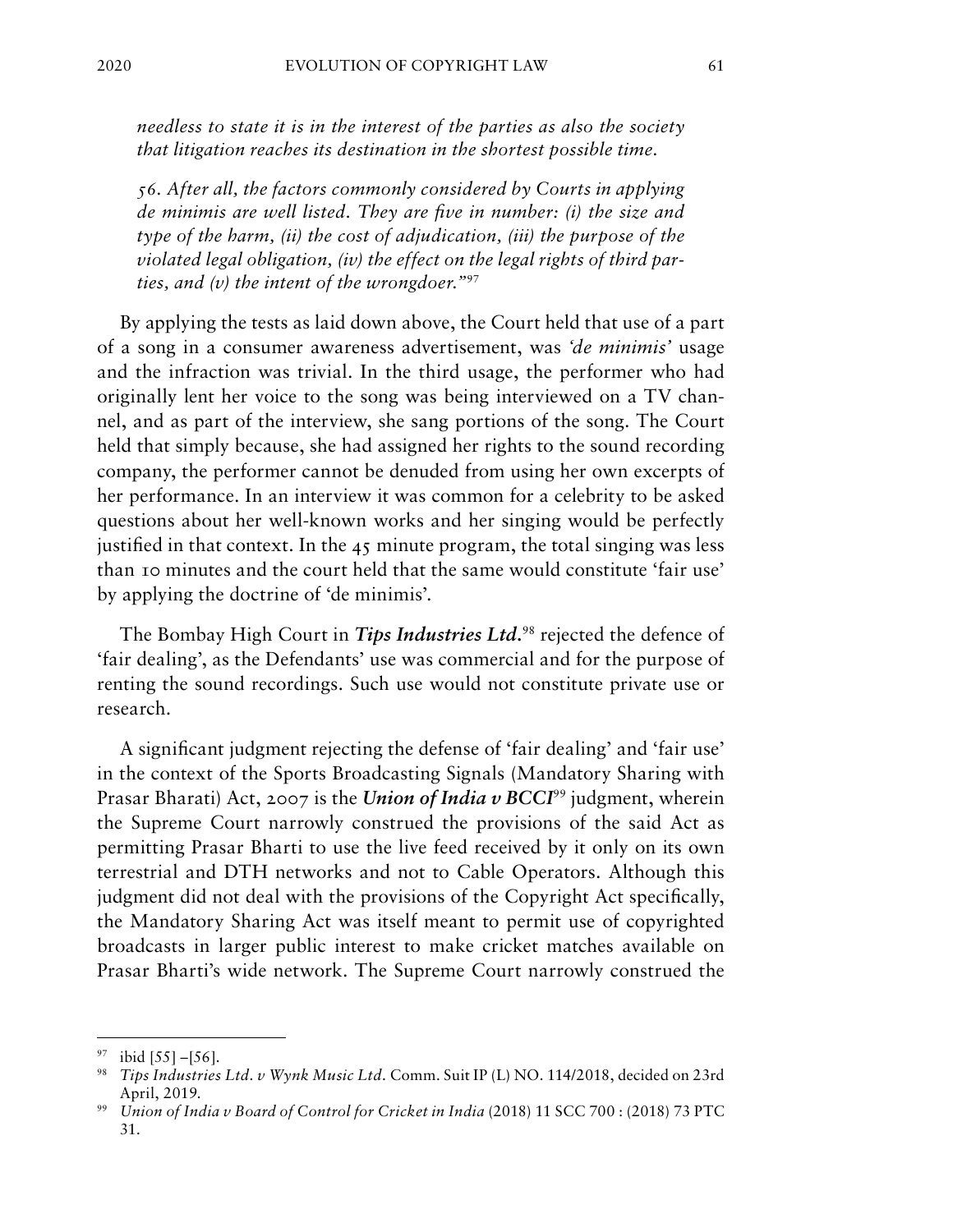Act so as to safeguard the rights of broadcasters and the investment made by them in acquiring broadcasting rights.

In *Malini Mallya*<sup>100</sup>*,* the Supreme Court recognized the defence of 'fair dealing' in the performance of Yakshagana ballet dance in an educational institution. The Supreme Court held that Yakshagana ballet, a dance form developed by Dr. Kota Shivarama Karanth, when performed in an educational institute for non-commercial purposes, would not constitute infringement of an order of injunction.

*Civic Chandran*<sup>101</sup> was also an interesting case where an original drama was criticized by performing a counter drama. The ld. Single Judge of the Kerala High Court held that the counter drama, being for the purpose of criticism, the defence of 'fair dealing' would be applicable.

A review of the case law on 'fair use' and 'fair dealing' shows that though there are some broad principles, decisions are very case-specific. The experiences of judges and their own personal philosophies have had an impact on the judgments, especially in the context of education. However, broadly, Courts have upheld the defence of 'fair use' and 'fair dealing', with some exceptions. Clear commercial use is not protected, transformative use is recognized, and fair dealing cannot be unshackled and uncontrolled, as it has to be within the four corners of reasonableness, bona fide use, non-commercial use and *de minimis* use.

For any use to constitute fair use, only that quantum of the work as is needed must be used. 'Fair use' and 'fair dealing' are exceptions to the rule and hence they have to be construed narrowly and not broadly. The statute itself permits a large variety of 'fair use' and 'fair dealing' measures. Criticism, review, etc. has to be genuine and not merely a charade. The depth/ strength of criticism is not a measure, so long as it constitutes criticism.

#### **V. Conclusion**

The evolution of case law in the realm of copyright on the principles of originality, innovative remedies and 'fair dealing' shows that they have been moulded to the needs of Indian society, including India's social and cultural context. Indian Courts have maintained the balance between protection afforded to copyrighted works and permitting 'fair dealing' in the larger

<sup>100</sup> *Academy of General Education v B. Malini Mallya* (2009) 4 SCC 256 : AIR 2009 SC 1982.

<sup>101</sup> *Civic Chandran v C. Ammini Amma* 1996 SCC OnLine Ker 63 : (1996) 16 PTC 670.